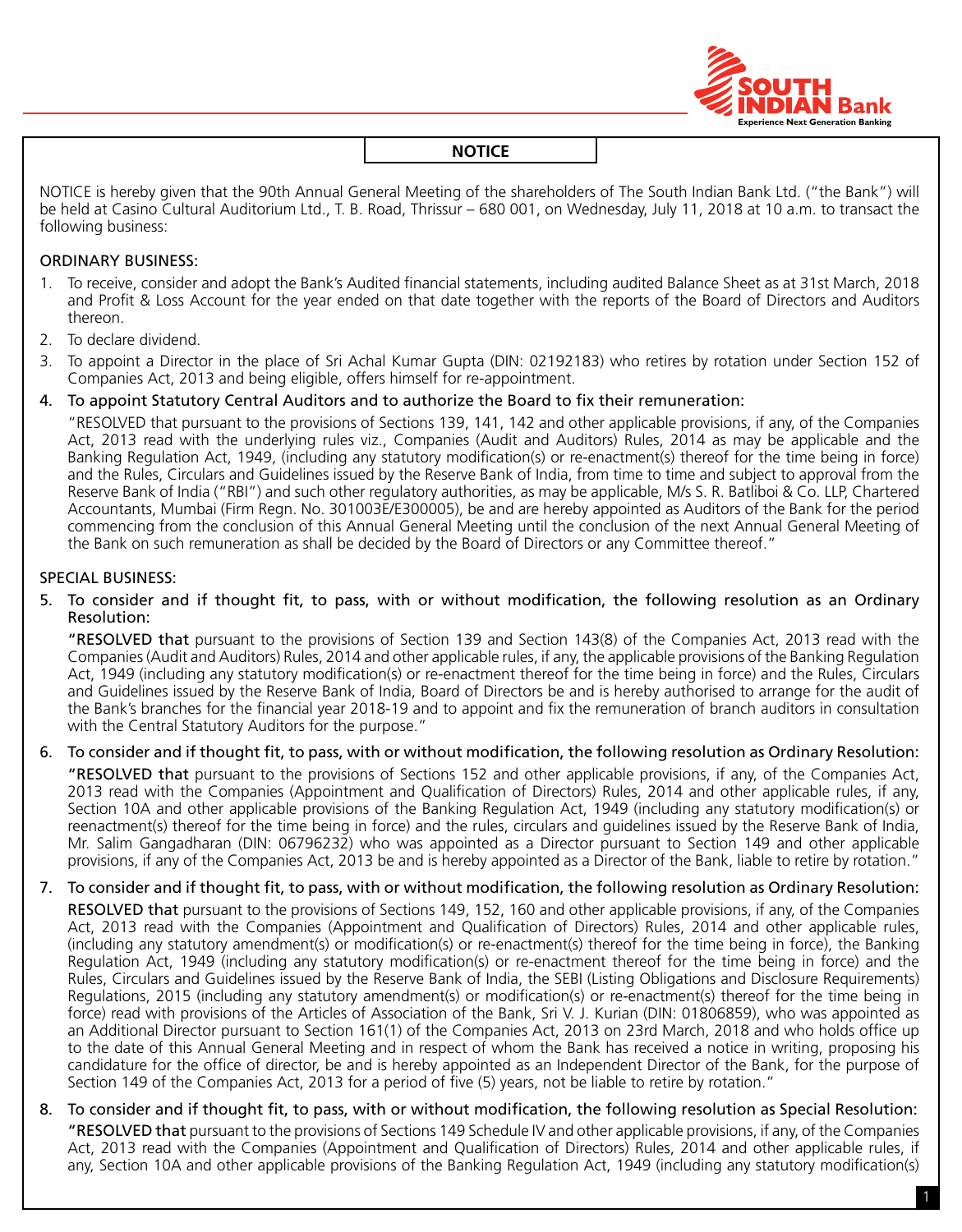

or re-enactment thereof for the time being in force) and the Rules, Circulars and Guidelines issued by the Reserve Bank of India, the SEBI (Listing Obligations and Disclosure Requirements) Regulations, 2015 (including any statutory amendment(s) or modification(s) or re-enactment(s) thereof for the time being in force) read with provisions of the Articles of Association of the Bank, Dr. John Joseph Alapatt (DIN: 00021735), in respect of whom the Bank has received a notice in writing, proposing his candidature for the office of director, be and is hereby re-appointed as an Independent Director of the Bank with effect from 1st April, 2019 and that he shall hold office up to 23rd September, 2020, not be liable to retire by rotation."

- 9. To consider and if thought fit, to pass, with or without modification, the following resolution as Special Resolution: "RESOLVED that pursuant to the provisions of Sections 149 Schedule IV and other applicable provisions, if any, of the Companies Act, 2013 read with the Companies (Appointment and Qualification of Directors) Rules, 2014 and other applicable rules, if any, Section 10A and other applicable provisions of the Banking Regulation Act, 1949 (including any statutory modification(s) or re-enactment thereof for the time being in force) and the Rules, Circulars and Guidelines issued by the Reserve Bank of India, the SEBI (Listing Obligations and Disclosure Requirements) Regulations, 2015 (including any statutory amendment(s) or modification(s) or re-enactment(s) thereof for the time being in force) read with provisions of the Articles of Association of the Bank, Mr. Francis Alapatt (DIN: 01419486), in respect of whom the Bank has received a notice in writing, proposing his candidature for the office of director, be and is hereby re-appointed as an Independent Director of the Bank with effect from 1st April, 2019 and that he shall hold office up to 31st October, 2021, not be liable to retire by rotation."
- 10. To consider and if thought fit, to pass, with or without modification, the following resolution as a Special Resolution: "RESOLVED that in supersession of the resolution passed by the Members of the Bank on 11th July, 2017 and pursuant to the provisions of Section 180(1)(c) and other applicable provisions, if any, of the Companies Act, 2013 and rules made there under (including any statutory amendment(s) or modification(s) or re-enactment(s) thereof for the time being in force) and the relevant provisions of the Memorandum and Articles of Association of the Bank, the consent of the Members of the Bank be and is hereby accorded to the Board of Directors of the Bank (hereinafter referred to as the "Board" which term shall be deemed to include any Committee thereof or any other person(s) for the time being exercising the powers conferred on the Board by this Resolution and as may be authorized by the Board in that behalf) to borrow such sum of money in any manner, from time to time, upon such terms and conditions as they may think fit, notwithstanding that the money to be borrowed together with the monies already borrowed by the Bank (apart from deposits accepted in the ordinary course of business, temporary loans repayable on demand or within six months from the date of the loan or temporary loans, if any, obtained from the bankers of the Bank) may exceed the aggregate of the paid-up share capital of the Bank and its free reserves & securities premium, that is to say, reserves not set apart for any specific purposes, and determine, fix, arrange or agree to the terms and conditions of all such monies borrowed/to be borrowed from time to time, provided that the total amount so borrowed by the Board and outstanding at any time shall not at any time exceed the limit of ₹12,000 Crore (Rupees Twelve Thousand Crore only) and/or in any other equivalent foreign currency."

RESOLVED FURTHER that the Board be and is hereby authorized to take, from time to time, all decisions and steps as the Board may deem fit, necessary or expedient or proper to give effect to this Resolution and give such directions as may, in its absolute discretion, deem fit or necessary and to settle any question that may arise in this regard."

# 11. To consider and if thought fit, to pass, with or without modification, the following resolution as a Special Resolution:

**"RESOLVED that** pursuant to the provisions of Section  $62(1)(c)$  and all other applicable provisions, if any, of the Companies Act, 2013, amendments thereto, and rules made thereunder including any statutory modification and/or re-enactment thereof for the time being in force (the "Act"), the Banking Regulation Act, 1949 as amended, the Securities and Exchange of Board of India (Listing Obligations and Disclosure Requirements) Regulations, 2015, as amended ("SEBI LODR Regulations"), the Foreign Exchange Management Act, 1999 ("FEMA"), as amended, the Foreign Exchange Management (Transfer or Issue of Security by a Person Resident Outside India) Regulations, 2017 as amended, the Issue of Foreign Currency Convertible Bonds and Ordinary Shares (through Depository Receipt Mechanism) Scheme, 1993, as amended, the Depository Receipts Scheme, 2014, as amended, Rules, Regulations, Guidelines, Notifications and circulars, if any, prescribed by the Government of India, the Reserve Bank of India, the Securities and Exchange Board of India ("SEBI") including the SEBI (Issue of Capital and Disclosure Requirements) Regulations 2009, as amended ("SEBI ICDR Regulations") or any other competent authority, whether in India or abroad, from time to time and in accordance with the relevant provisions of the Memorandum of Association and Articles of Association of The South Indian Bank Limited (the "Bank") and subject to all necessary approvals, consents, permissions and/ or sanctions of the Ministry of Finance (Department of Economic Affairs), the Department of Industrial Policy & Promotion, Government of India ("GoI"), the Reserve Bank of India ("RBI"), the Securities and Exchange Board of India ("SEBI"), the stock exchanges on which Bank's equity shares or any other securities are listed (the "Stock Exchanges"), lenders and all other appropriate and/or relevant/concerned authorities/third parties in India and other applicable countries (herein after referred to as the "Requisite Approvals") and subject to such conditions and modifications as may be prescribed by any of them while granting any such approvals and sanctions and which may be agreed to by the Board of Directors of the Bank (the "Board") (which term shall be deemed to include any Committee(s) constituted/to be constituted by the Board to exercise its power including the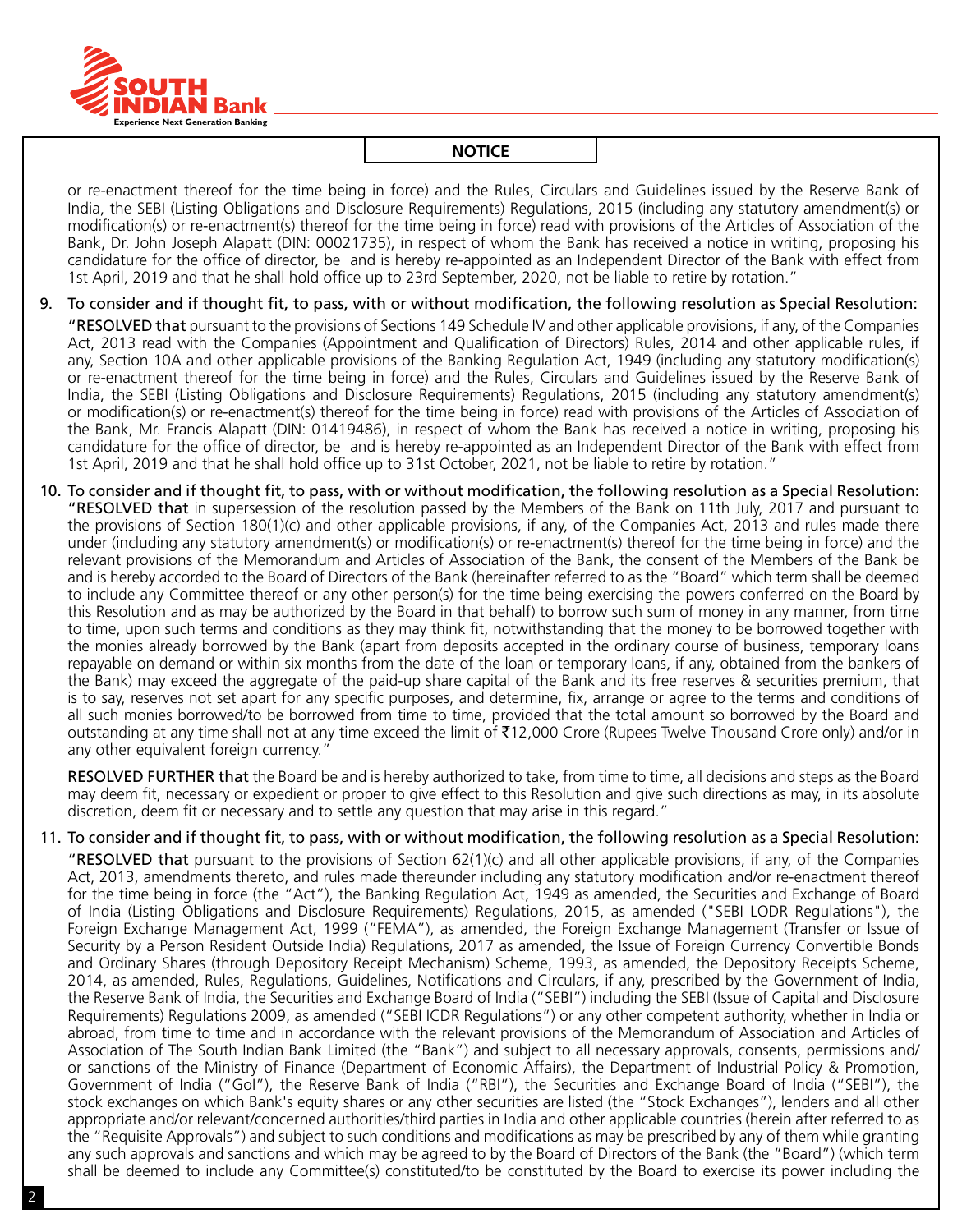

powers conferred on the Board under this resolution), the consent, authority and approval of the shareholders of the Bank, be and is hereby accorded to the Board to create, offer, issue and allot (including with provision for reservation on firm allotment and/or competitive basis of such part of issue and for such categories of persons as may be permitted by law then applicable) from time to time in one or more tranches with or without a green shoe option, by way of a rights issue to the existing members of the Bank (whether resident or non-resident), rights-cum public issue, public issue, private placement, preferential issue, qualified institutional placement (QIP), in Indian and/or international markets and/or combination thereof of equity shares of the Bank ("Equity Shares") or through an issuance of Global Depository Shares (GDSs)/Global Depository Receipts (GDRs)/American Depository Receipts (ADRs)/Foreign Currency Convertible Bonds (FCCBs) representing Equity Shares and/or Debentures or Bonds convertible into equity shares whether fully or partly and whether compulsorily or at the option of the Bank or the holders thereof and/or any security linked to equity shares and/or all or any of the aforesaid securities with or without detachable or non-detachable warrants, (hereinafter collectively referred to as "Securities") to all eligible investor(s), including resident Indian individuals, bodies corporate, societies, trusts, non-residents, qualified institutional buyers (QIBs), stabilisation agents, foreign investors (whether institutions and/or incorporated bodies and/or individuals and/or trusts and/or otherwise), foreign portfolio investors (FPIs), foreign corporate bodies (FCBs)/companies/mutual funds/pension funds/venture capital funds/banks, whether Indian or foreign and such other persons or entities, whether or not such investors are members of the Bank, to all or any other category of investors who are authorized to invest in equity shares of the Bank as per extant regulations/guidelines or any combination of the above as may be deemed appropriate by the Bank through one or more offer prospectus and/or letter of offer or circular or such other document and/or on private placement basis, at such time or times, at such price or prices and on such terms and conditions considering the prevailing market conditions and other relevant factors wherever necessary, for amount in nominal value not exceeding in the aggregate of  $\overline{20.00}$  Crore (Rupees Twenty Crore only) or its equivalent amount in such foreign currencies as may be necessary with any premium and green shoe option attached thereto, in one or more tranches, in such form and manner and on such terms and conditions as may be deemed appropriate by the Board like price or prices, premium, interest or additional interest, number of securities to be issued, face value, number of equity shares to be allotted on conversion/redemption/extinguishment of debt(s), rights attached to the warrants, period of conversion, fixing of record date or book closure terms of green shoe options, if any, exercised by the Bank and where in and all other connected matters".

"RESOLVED FURTHER that the securities issued in foreign markets shall be deemed to have been made abroad and/or in the market and/or at the place of issue of the Securities in the international market and may be governed by applicable foreign laws."

"RESOLVED FURTHER that in case of issue and allotment of Securities by way of QIPs to QIBs in terms of Chapter VIII of the SEBI ICDR Regulations:

- i. the allotment of the Equity Shares, or any combination of the Equity Shares as may be decided by the Board shall be completed within 12 months from the date of this resolution or such other time as may be allowed under the SEBI ICDR Regulations from time to time.
- ii. the Equity Shares issued shall rank pari passu in all respects including entitlement to dividend with the existing Equity Shares of the Bank in all respects as may be provided under the terms of issue and in accordance with the placement document(s).
- iii. the relevant date for the purpose of pricing of the Equity Shares to be issued, if issued pursuant to Chapter VIII of the SEBI ICDR Regulations and/or other applicable regulations, shall be the date of the meeting in which the Board decides to open the proposed issue of Equity Shares, subsequent to the receipt of members' approval in terms of provisions of Companies Act, 2013 and other applicable laws, rules, regulations and guidelines in relation to the proposed issue of the Equity Shares;
- iv. The issue of securities made by way of a QIP shall be at such price which is not less than the price determined in accordance with the pricing formula provided under Chapter VIII of the SEBI (ICDR) Regulations. The Board may, however, at its absolute discretion, issue Equity Shares at a discount of not more than five percent or such other discount as may be permitted under applicable regulations to the floor price as determined in terms of the SEBI (ICDR) Regulations, 2009, subject to the provisions of Section 53 of the Companies Act, 2013;
- v. The issue and allotment of Equity Shares shall be made only to QIBs within the meaning of SEBI Regulations, such Equity Shares shall be fully paid-up on its allotment, which shall be completed within 12 months from the date of this resolution approving the proposed issue or such other time as may allowed by the applicable SEBI Regulations, from time to time;
- vi. the allotment to each QIB in the proposed QIP issue will not exceed 5% of the post issue paid-up capital of the Bank;
- vii. The Equity Shares shall not be eligible to be sold for a period of 1 year from the date of allotment, except on a recognized stock exchange or except as may be permitted from time to time by the SEBI (ICDR) Regulations;
- viii. The total amount raised in such manner should not, together with the over allotment option exceed five times the net worth of the Bank as per the audited Balance Sheet of the previous financial year''.

"RESOLVED FURTHER that without prejudice to the generality of the above and subject to applicable laws and subject to Requisite Approvals including any conditions as may be prescribed while granting such approval or permissions by such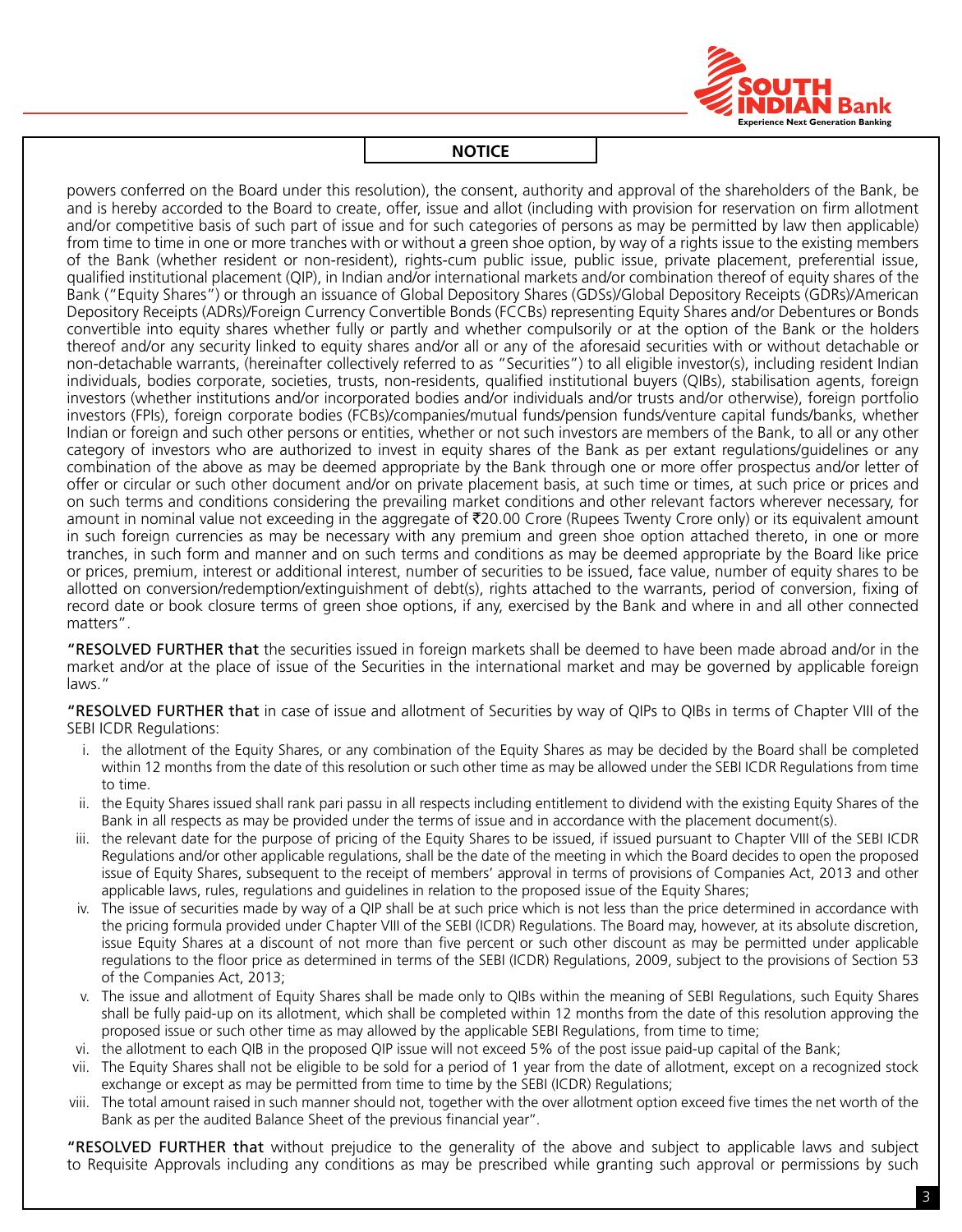

governmental authority or regulatory institution, the aforesaid Securities may have such features and attributes or any terms or combination of terms that provide for the tradability and free transferability thereof in accordance with the prevailing practices in the capital markets including but not limited to the terms and conditions for issue of additional Securities."

"RESOLVED FURTHER that, subject to compliance of all applicable provisions of the Companies Act, 2013, the applicable provisions of the Companies Act, 1956, the Foreign Exchange Management Act, 2000, and the rules, circulars and guidelines issued thereunder from time to time, including the Foreign Exchange Management (Transfer or Issue of Security to a person resident outside India) Regulations, 2017, as amended, the Consolidated FDI Policy Circular of 2017, as amended, issued by the Department of Industrial Policy and Promotion, Ministry of Commerce and Industry, Government of India, from time to time, the Securities Contracts (Regulation) Act, 1956 ("SCRA"), the SEBI (ICDR) Regulations, the regulations, guidelines, circulars issued by the Reserve Bank of India, the Listing Agreements and any other applicable provisions of law if any, the Board, any of the Directors, any member of the duly authorized committee, Managing Director & CEO and Chief Financial Officer are jointly and severally authorised, on behalf of the Bank to make necessary applications, letters, filings to any regulatory authority, including the Reserve Bank of India, Ministry of Finance, as may be required for the purpose of giving effect to the foregoing."

"RESOLVED FURTHER that for the purpose of giving effect to the foregoing and without being required to seek any further consent or approval of the members of the Bank, the members shall be deemed to have given their approval thereto expressly by the authority of this resolution to the Board or Committee of Directors be and is hereby authorized for and on behalf of the members of the Bank:

- a) To appoint, enter into and execute all such arrangements, as the case may be, with any lead managers, merchant bankers, managers, underwriters, bankers, financial institutions, solicitors, advisors, guarantors, depositories, registrars, transfer agents, custodians, trustees, lawyers, chartered accountants, company secretaries, experts in banking industry, consultants, book runners and such other intermediaries ("the Agencies") as may be necessary and to remunerate any of the agencies in any manner including payment of commission, brokerage or fee for their services or otherwise and reimburse expenses that may be incurred by them in relation to their services to the Bank.
- b) To issue, directly or through any agency duly authorised depository receipt(s)/certificates of shares or other securities to afford a proper title to the holder thereof and to enable such holder to trade in the securities or underlying securities as such person may require to the extent lawfully permitted in India or in any other country where the securities have been issued subject to statutory regulations in India or in any other country and in accordance with the norms and practices prevailing in India or any other country.
- c) To issue and allot such number of equity shares as may be required to be issued and allotted upon conversion of any Securities or as may be necessary in accordance with the terms of the offering, all such further equity shares ranking pari passu with the existing equity shares of the Bank in all respects except provided otherwise under the terms of issue of such securities and in the offer document.
- d) To approve offer document, circulars, notice and such other documents (including amending, varying or modifying the same, as may be considered desirable or expedient) as finalized in consultation with the lead managers, underwriters, and/ or advisors in accordance with applicable laws, rules, regulations and guidelines and to take decisions to open the issue, decide bid opening and closing date, the issue price, the number of Equity Shares to be allotted and the basis of allotment of Shares.
- e) To dispose of the unsubscribed portion of the shares or securities to such person(s) and in such manner and on such terms as the Board may in its absolute discretion think most beneficial to the Bank, including offering or placing them with resident or non-resident/foreign investor(s) (whether institutions and/or incorporated bodies and/or individuals and/or trusts and/ or otherwise)/foreign portfolio investors (FPIs)/mutual funds/pension funds/venture capital funds/banks and/or employees and business associates of the Bank or such other person(s) or entity(ies) or otherwise, whether or not such investors are members of the Bank.
- f) To retain over subscription up to such percentage as may be permitted by the applicable regulations and by relevant authorities.
- g) To obtain listing of all or any of its new shares/existing shares or other securities in any stock exchange in India or elsewhere in the world including the New York Stock Exchange, London Stock Exchange, Dubai International Financial Exchange, Singapore Stock Exchange, Luxembourg Stock Exchange, NASDAQ or any other Stock Exchanges subject to such statutory compliances as may be necessary in India or in such other country and further subject to such conditions as the stock exchanges may require.
- h) To do such acts, deeds, matters and things as it/they may at its/their discretion deem necessary or desirable for such purpose, including without limitation, if required, filing a Registration Statement and other relevant documents with United States Securities and Exchange Commission, or such other regulatory authority as may be necessary for listing the Securities on the Luxembourg Stock Exchange or New York Stock Exchange ("NYSE") and/or NASDAQ or such other international stock exchanges and the entering into of depository arrangements in regard to any such issue or allotment.
- i) To agree to and make and accept such conditions, modifications and alterations stipulated by any of the relevant authorities while according approvals, consents or permissions to the issue as may be considered necessary, proper and expedient.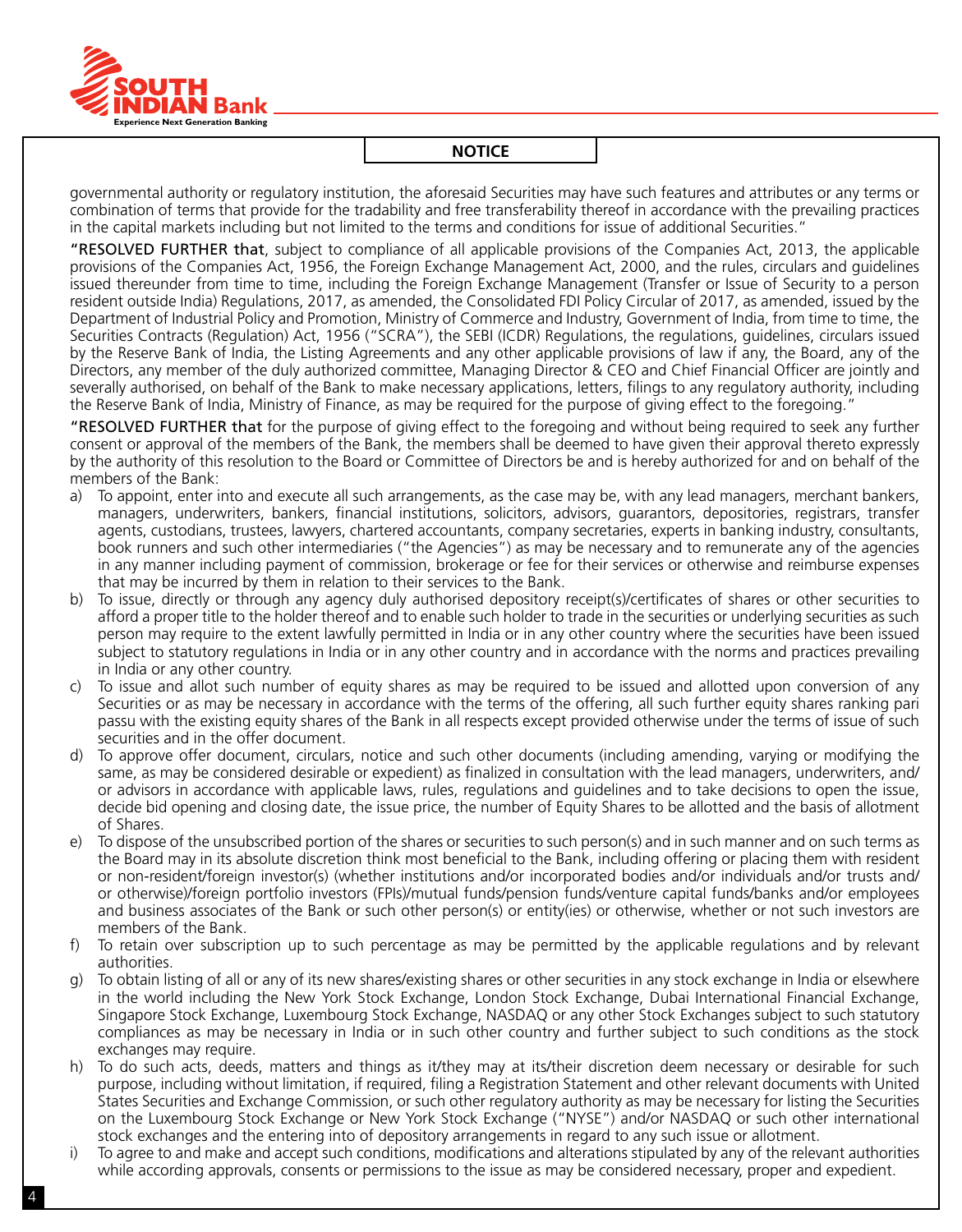

- j) To do all such acts, deeds, matters and things as the Board may, in its absolute discretion, deem necessary or desirable for such purpose, including without limitation, the determination of the terms thereof, for entering into arrangements for managing, underwriting, marketing, listing and trading, banking and custodian arrangements and to sign all deeds, documents and writings and to pay any fees, commissions, remuneration, expenses relating thereto and with power on behalf of the Bank to settle all questions, difficulties, doubts that may arise in regard to such offer(s) or issue(s) or allotment(s), as it may, in its, absolute discretion, deem fit and with power on behalf of the Bank to settle any questions, difficulties or doubts that may arise in regard to any such issue(s)/offer(s) or allotment(s) or otherwise.
- k) To delegate from time to time, all or any of the powers conferred herein upon the Board or Committee of Directors or the Director/s or any other Officer/s of the Bank".
- 12. To consider and if thought fit, to pass, with or without modification, the following resolution as a Special Resolution:

"RESOLVED that pursuant to Section 42 and other applicable provisions, if any, of the Companies Act, 2013, as amended, and the rules made thereunder, Companies (Prospectus and Allotment of Securities) Rules, 2014, Securities and Exchange Board of India (Issue and Listing of Debt Securities) Regulations, 2008 including any amendment, the applicable provisions of the Banking Regulation Act, 1949, as amended, and the rules, circulars and guidelines issued by Reserve Bank of India ("RBI") from time to time (including any statutory amendment(s) or modification(s) or re-enactment(s) thereof for the time being in force) and all other relevant provisions of applicable law(s), the provisions of the Memorandum and Articles of Association of the Bank and subject to such other approval(s), consent(s), permission(s) and sanction(s) as may be necessary from the statutory authority(ies) concerned, including RBI, the approval of the Members of the Bank be and is hereby accorded to the Board of Directors of the Bank (hereinafter referred to as "Board" and which term shall be deemed to include any Committee of the Board or any other persons to whom powers are delegated by the Board as permitted under the Companies Act, 2013) for borrowing/ raising of funds in Indian/foreign currency by issue of debt securities including but not limited to non-convertible debentures, bonds (including bonds forming part of Tier I capital/Tier II capital in accordance with and subject to the terms and conditions specified in the Basel III Capital Regulations prescribed by RBI, long terms infrastructure bonds or such other securities as may be permitted by RBI from time to time) in domestic and/or overseas market, on a private placement basis and/or for making offers and/or invitations therefore and/or issue(s)/issuances therefore, on private placement basis, for a period of one year from the date hereof, in one or more tranches and/or series and under one or more shelf disclosure documents and/or one or more letters of offer and on such terms and conditions for each series/tranches including the price, coupon, premium, discount, tenor etc., as deemed fit by the Board, as per the structure and within the limits permitted by the RBI, of an amount not exceeding `500.00 crore (Rupees Five Hundred Crore only), within the overall borrowing limits of the Bank, as approved by the Members from time to time."

"RESOLVED FURTHER that the Board of Directors of the Bank or any Committee of the Board or such other persons as may be authorized by the Board, be and are hereby authorized to negotiate, modify and finalize the terms and conditions of the debt securities and sign the relevant documents/agreements in connection with the private placement of the debt securities, including without limitation, the private placement offer letter (along with the application form), information, memorandum, disclosure documents, debenture subscription agreement, debenture trust deed and any other documents as may be required, in connection with the offering(s), issuance(s) and/or allotment(s) on private placement of debt securities by the Bank and to further delegate the above powers to any Committee of Directors or any personnel of the Bank to act on their behalf as they may deem fit and to do all such other acts and things and to execute all such documents as may be necessary for giving effect to this resolution."

By order of the Board

Place : Nedumbasserry **and the set of the set of the set of the set of the set of the set of the set of the set of the set of the set of the set of the set of the set of the set of the set of the set of the set of the set** Date : June 6, 2018 **COMPANY SECRETARY** 

#### Notes:

- 1. A MEMBER ENTITLED TO ATTEND AND VOTE AT THE ANNUAL GENERAL MEETING (AGM OR THE MEETING) IS ENTITLED TO APPOINT A PROXY TO ATTEND AND VOTE ON A POLL, INSTEAD OF HIMSELF/HERSELF AND THE PROXY NEED NOT BE A MEMBER OF THE BANK. A PERSON CAN ACT AS PROXY ON BEHALF OF MEMBERS UP TO AND NOT EXCEEDING FIFTY AND HOLDING IN THE AGGREGATE NOT MORE THAN TEN PERCENT OF THE TOTAL SHARE CAPITAL OF THE BANK. FURTHER, A MEMBER HOLDING MORE THAN TEN PERCENT, OF THE TOTAL SHARE CAPITAL OF THE BANK CARRYING VOTING RIGHTS MAY APPOINT A SINGLE PERSON AS PROXY AND SUCH PERSON SHALL NOT ACT AS PROXY FOR ANY OTHER PERSON OR MEMBER.
- 2. THE INSTRUMENT APPOINTING PROXY SHOULD, HOWEVER, BE DEPOSITED AT THE REGISTERED OFFICE OF THE BANK NOT LESS THAN FORTY EIGHT HOURS BEFORE THE COMMENCEMENT OF THE MEETING.
- 3. MEMBERS/PROXIES SHOULD FILL THE ATTENDANCE SLIP FOR ATTENDING THE MEETING AND BRING THEIR ATTENDANCE SLIPS TO THE MEETING.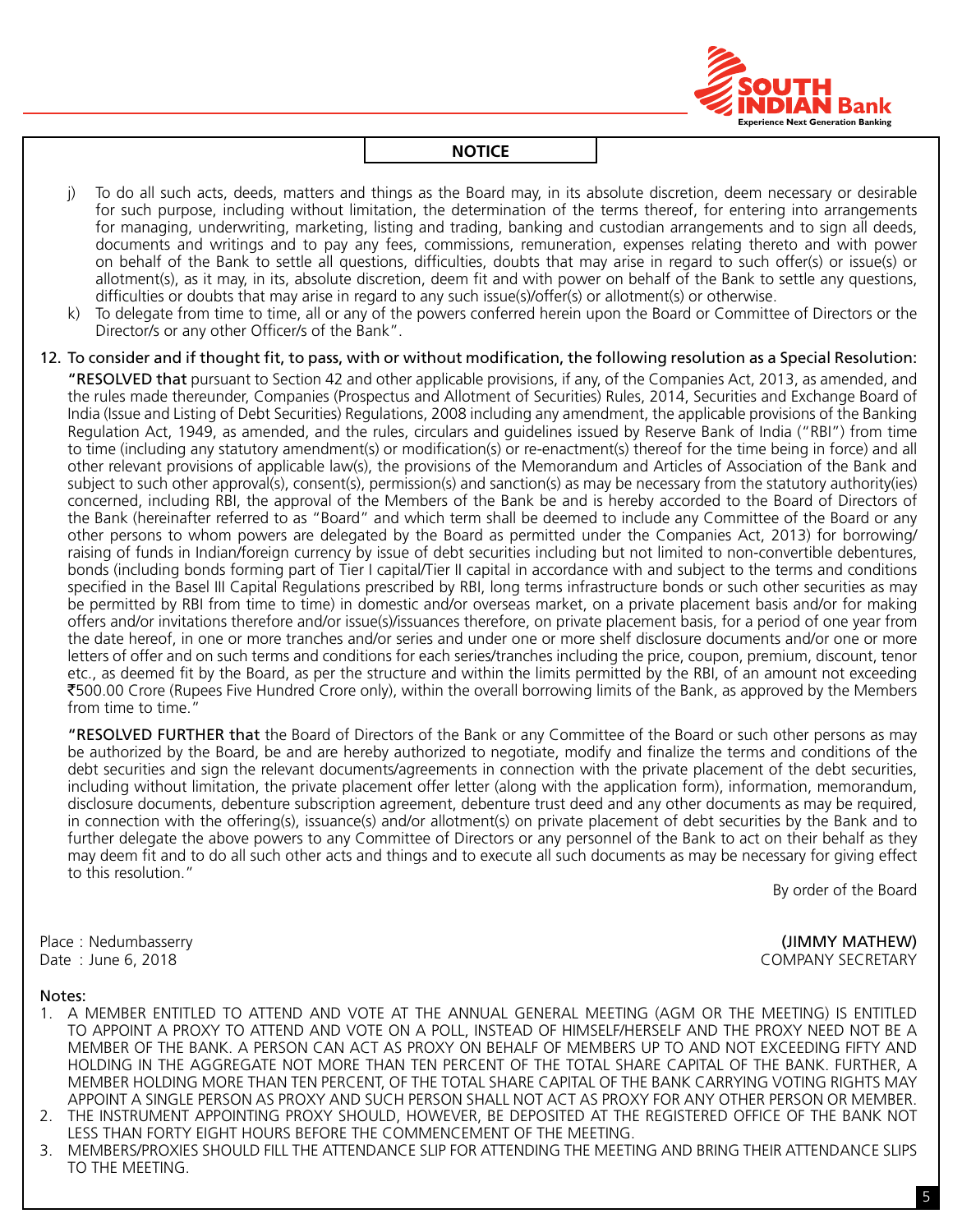

- 4. An Explanatory Statement setting out of the material facts pursuant to Section 102(1) of the Companies Act, 2013 relating to the Special Business to be transacted at the Meeting is annexed hereto.
- 5. In case of Joint holders attending the Meeting, only such joint holder who is higher in the order of names will be entitled to vote.
- 6. Corporate Members are requested to send a duly certified copy of the Board Resolution authorizing their representative(s) to attend and vote on their behalf at the Meeting.
- 7. The Register of Members and Share Transfer Books of the Bank will remain closed from Thursday the 5th day of July, 2018, to Wednesday the 11th day of July, 2018 (both days inclusive). Dividend on equity shares as recommended by the Board for the year ended March 31, 2018, if declared at the meeting, will be paid on and from Tuesday, July 17, 2018 to Saturday, July 21 2018:
	- a) In respect of shares held in dematerialized mode, to all beneficial owners as per the details furnished by National Securities Depository Limited (NSDL) and Central Depository Services (India) Limited (CDSL) at the close of business hours on Wednesday, July 4, 2018, and
	- b) to those members holding shares in physical form, whose names appear in the Bank's Register of Members at the close of business hours on Wednesday, July 11, 2018 after giving effect to all valid transfers in physical form lodged with the Bank and/or its Share Transfer Agents on or before Wednesday, July 4, 2018.

Further, letters were sent in April, 2018 to shareholders whose dividend amount for FY 2010-11 as well as subsequent dividend warrants issued upto FY 2016-17 were outstanding indicating a timeline to claim the outstanding dividend amounts. In terms of Section 124 (6) of the Companies Act, 2013 read with Investor Education and Protection Fund Authority (Accounting, Audit, Transfer and Refund) Rules, 2016, as amended from time to time, members may please note that if the dividends have been unpaid or unclaimed for seven consecutive years or more the underlying shares shall be transferred to the IEPF Demat Account maintained with depositories. Upon transfer of such shares to IEPF account, all benefits (eg. bonus, spilt, etc.), if any, accruing on such shares shall also be credited to the IEPF Demat Account and the voting rights on such shares shall remain frozen till the rightful owner claims the shares. The members/clamants whose shares, unclaimed dividend etc. have been transferred to IEPF authority may claim the shares or apply for refund by making an application to IEPF authority as per the procedure prescribed in the IEPF Rule.

- 8. All documents referred to in the notice are open for inspection at the Registered Office of the Bank on all working days between 10.00 a.m. and 1.00 p.m. up to the date of the Annual General Meeting.
- 9. All dividends remaining unclaimed or unpaid including the balance in Dividend Account up to and including financial year 1994 – 95 have been transferred to the General Revenue Account of the Central Government. Any claim in respect of transferred amounts shall be made to the Registrar of Companies, Kerala, Company Law Bhavan, Bharath Matha College P.O., Kochi – 682 021. Members may kindly note that the unclaimed/unpaid dividend amounts for the years from 1996 – 97 to 2009 – 2010 have already been transferred to the Investors' Education and Protection Fund (the Fund) as required under Section 125 of the Companies Act, 2013.
- 10. Members may please note that there is a facility for nomination, in the prescribed form, of any person to whom shares in the Bank held by such Member shall vest in the event of his/her death.
- 11. Shares of the Bank are traded in dematerialized form. Members may opt for availing the benefits of electronic holding/transfer of shares held by them.
- 12. Members should notify the changes in their address immediately to the Transfer Agents/Depository Participants as the case may be, giving full details in block letters with Pin Code and Post Office along with address proof and photo identity proof.
- 13. Members may please note that, a copy of the PAN card of both the transferor and the transferee must mandatorily be submitted along with the transfer deed for registering transfer of physical shares.
- 14. Members described as "Minors" in the address but who have attained majority of age, may get their status in Register of Members updated by producing proof of age.
- 15. NRI shareholder who is permanently settled in India can change their status from 'NRI' to 'Resident' by submitting proof of the same and copy of Resident Account opened.
- 16. Members holding (physical) shares in identical order of names in more than one folio are requested to write to the Share Transfer Agents to facilitate consolidation of their holdings in one folio.
- 17. Brief profile and other required information about the Directors proposed to be appointed/re-appointed, as required under Regulation 36 of the Securities and Exchange Board of India (Listing Obligations and Disclosure Requirements) Regulations, 2015 is attached to this Notice.
- 18. E-Voting:

In terms of Section 108 of the Companies Act, 2013 read with the Companies (Management and Administration) Rules, 2014 as amended, the Bank is providing the 'remote e-voting' (e-voting from a place other than venue of the AGM) facility through Central Depository Services (India) Limited (CDSL) as an alternative, for all members of the Bank to enable them to cast their votes electronically, on the resolutions mentioned in the notice of the 90th Annual General Meeting of the Bank, dated June 6,2018 (the AGM Notice). E-voting facility to its members holding share in physical or dematerialized form, as on the cut-off date, being Wednesday, 4th July, 2018, to exercise their right to vote by electronic means on any or all of the business specified in the accompanying Notice (the "Remote e-voting.").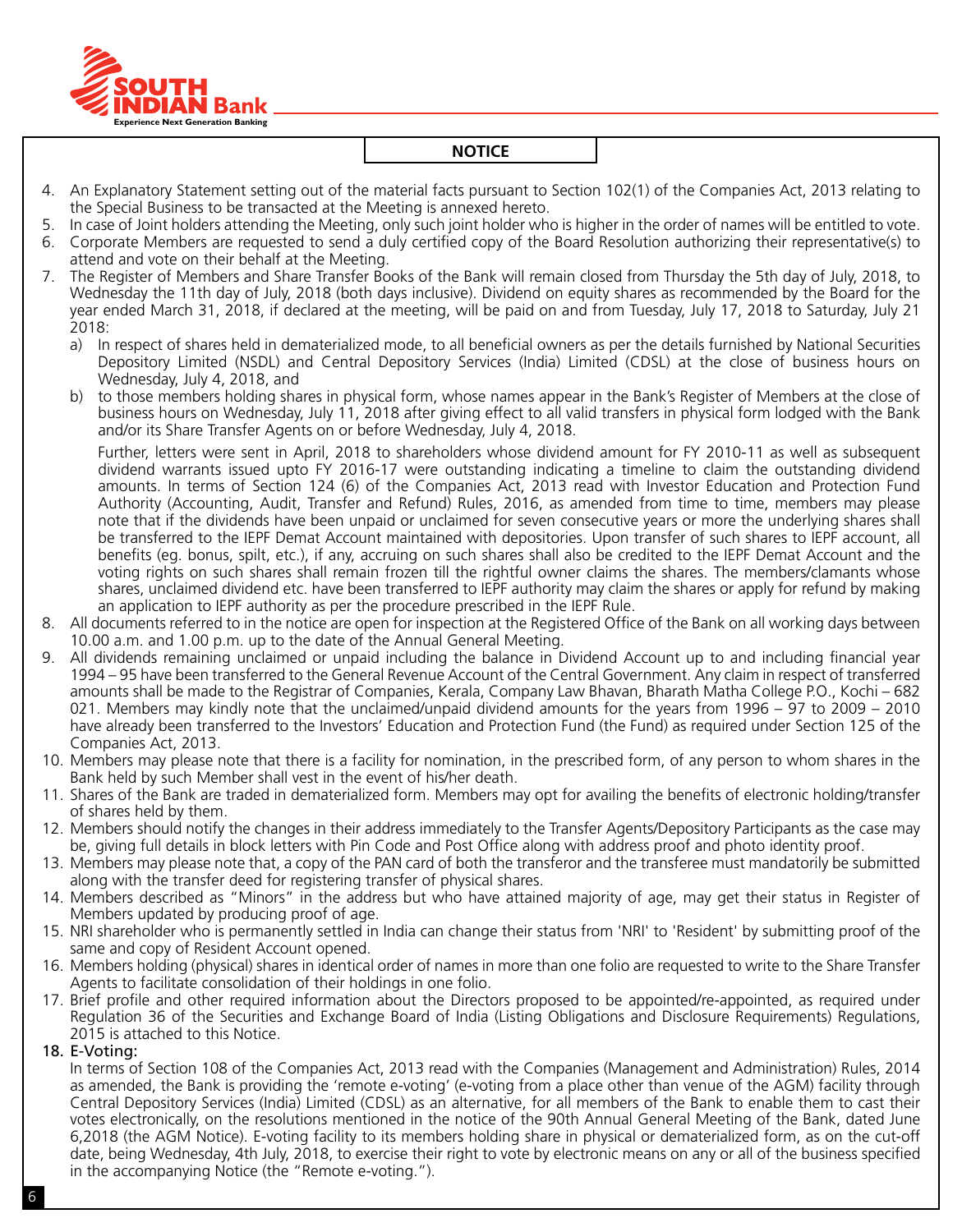

The instructions for shareholders voting electronically are as under:

- i. The remote e-voting commence on Sunday July 8, 2018 at 10.00 a.m. (IST) and ends on Tuesday July 10, 2018 at 5.00 p.m. (IST). During this period shareholders of the Bank, holding shares either in physical form or in dematerialized form, as on the cut-off date i.e. July 4, 2018 may cast their votes electronically. The remote e-voting module shall be disabled by CDSL for voting after 5.00 p.m. (IST) on July 10, 2018.
- ii. The shareholders should log on to the e-voting website: www.evotingindia.com.
- iii. Click on Shareholders.
- iv. Now Enter your User ID
	- a. For CDSL: 16 digits beneficiary ID.
	- b. For NSDL: 8 Character DP ID followed by 8 Digits Client ID.
	- c. Members holding shares in Physical Form should enter the 6 digits Folio Number registered with the Company as user id (for example user id of Folio No. SIB012345 will be '012345').
- v. Next enter the Image Verification as displayed and Click on Login.
- vi. If you are holding shares in demat form and had logged on to www.evotingindia.com and voted on an earlier voting of any company, then your existing password is to be used.
- vii. If you are a first time user, follow the steps given below:

|                          | For members holding shares in Demat Form/Physical Form                                                                                                                                                                                                                                                                                                                                            |
|--------------------------|---------------------------------------------------------------------------------------------------------------------------------------------------------------------------------------------------------------------------------------------------------------------------------------------------------------------------------------------------------------------------------------------------|
| PAN                      | Enter your 10 digit alpha-numeric PAN issued by Income Tax Department (Applicable for both demat<br>$\bullet$<br>shareholders as well as physical shareholders).                                                                                                                                                                                                                                  |
|                          | Members who have not updated their PAN with the Company/Depository Participant are requested to<br>use the sequence number (printed on the attendance slip) in the PAN field.                                                                                                                                                                                                                     |
| Dividend<br>Birth (DOB)# | Bank   Enter the Dividend Bank Details OR Date of Birth in (dd/mm/yyyy) format as recorded in your demat account  <br>Details OR Date of or in the Company records in order to login.<br>• If both the details are not recorded with the depository or Company please enter the Registered folio<br>number/DP ID & Client ID in the Dividend Bank details field as mentioned in instruction (iv). |

# There are 2 fields provided. Any one details to be entered.

- viii. After entering these details appropriately, click on "SUBMIT" tab.
- ix. Members holding shares in physical form will then directly reach the Company selection screen. However, members holding shares in demat form will now reach 'Password Creation' menu wherein they are required to mandatorily enter their login password in the new password field. Kindly note that this password is to be also used by the demat holders for voting for resolutions of any other company on which they are eligible to vote, provided that company opts for e-voting through CDSL platform. It is strongly recommended not to share your password with any other person and take utmost care to keep your password confidential.
- x. For Members holding shares in physical form, the details can be used only for e-voting on the resolutions contained in this Notice.
- xi. Click on the EVSN for 'The South Indian Bank Limited' on which you choose to vote. In this case, it would be The South Indian Bank Limited.
- xii. On the voting page, you will see "RESOLUTION DESCRIPTION" and against the same the option "YES/NO" for voting. Select the option YES or NO as desired. The option YES implies that you assent to the Resolution and option NO implies that you dissent to the Resolution.
- xiii. Click on the "RESOLUTIONS FILE LINK" if you wish to view the entire Resolution details.
- xiv. After selecting the resolution you have decided to vote on, click on "SUBMIT". A confirmation box will be displayed. If you wish to confirm your vote, click on "OK", else to change your vote, click on "CANCEL" and accordingly modify your vote.
- xv. Once you "CONFIRM" your vote on the resolution, you will not be allowed to modify your vote.
- xvi. You can also take out print of the voting done by you by clicking on "Click here to print" option on the Voting page.
- xvii. If you as a Demat account holder have forgotten the existing password, then enter the User ID and the image verification code and click on Forgot Password and enter the details as prompted by the system.
- xviii. Shareholders can also cast their vote using CDSL's mobile app m-Voting available for android based mobiles. The m-Voting app can be downloaded from Google Play Store. Apple and Windows phone users can download the app from the App Store and the Windows Phone Store respectively. Please follow the instructions as prompted by the mobile app while voting on your mobile.
- xix. Note: For Non-Individual Shareholders and Custodians: Non-Individual shareholders (i.e., other than Individuals, HUF, NRI etc.) and Custodian are required to log on to www.evotingindia.com and register themselves as Corporate and Custodians respectively.
	- A scanned copy of the Registration Form bearing the stamp and sign of the entity should be emailed to: helpdesk. evoting@ cdslindia.com.
	- After receiving the login details, a Compliance User should be created using the admin login and password. The Compliance User would be able to link the account(s) for which they wish to vote on.
	- The list of accounts linked in the login should be mailed to helpdesk.evoting@cdslindia.com and on approval of the accounts they would be able to cast their vote.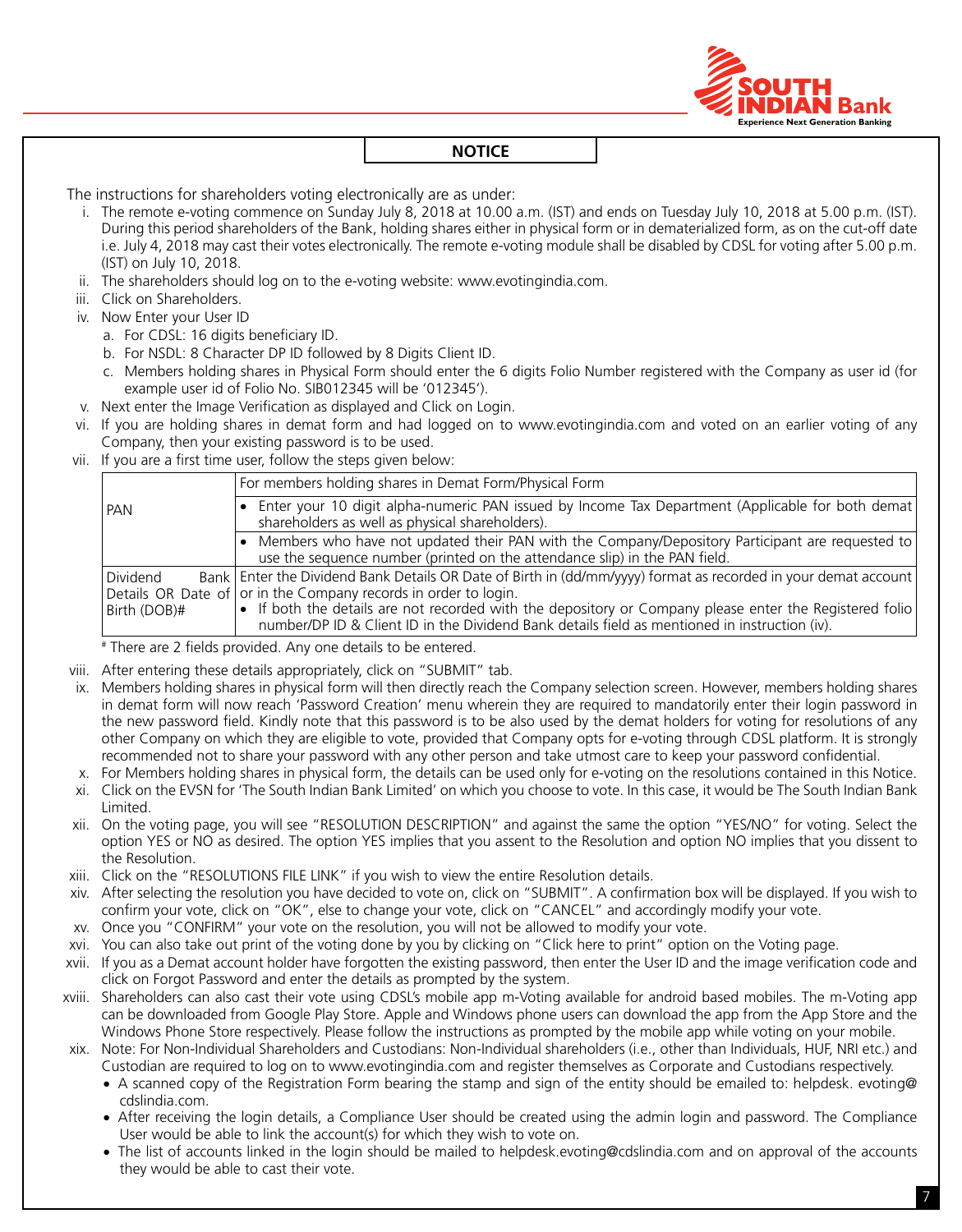

- • A scanned copy of the Board Resolution and Power of Attorney (POA) which they have issued in favour of the Custodian, if any, should be uploaded in PDF format in the system for the scrutinizer to verify the same.
- xx. In case you have any queries or issues regarding e-voting, you may refer the Frequently Asked Questions ("FAQs") and e-voting manual available at www.evotingindia.com, under help section or write an email to helpdesk.evoting@cdslindia.com. or contact Mr. Rakesh Dalvi – Manager, Central Depository Services (India) Limited, Regd. Office: Marathon Futurex, A-Wing, 25th floor, NM Joshi Marg, Lower Parel, Mumbai 400013 or call on toll free No.: 1800-200-5533.
- 19. In terms of the recent amendment to the Companies (Management and Administration) Rules, 2014 with respect to the voting through electronic means, the Bank is also offering the facility for voting by way of venue e-voting/physical ballot. The Members attending the meeting should note that those who are entitled to vote but have not exercised their right to vote by Remote e-voting, may vote at the AGM via electronic means/ballot for all businesses specified in the accompanying Notice. The Members who have exercised their right to vote by Remote e-voting may attend the AGM but shall not vote at the AGM. The voting rights of the Members shall be in proportion to their shares of the paid-up equity share capital of the Bank as on the cut-off date being Wednesday, July 4, 2018, subject to the provisions of the Banking Regulation Act, 1949, as amended.
- 20. The Board of Directors has appointed Mr. Sivakumar P., FCS, CMA,CMA (USA), Practicing Company Secretary (Managing Partner SVJS & Associates, Company Secretaries) or failing him Mr. P. D. Vincent, LLB, MBA, FCS, Practicing Company Secretary (Senior Partner SVJS & Associates, Company Secretaries) as the Scrutinizer to scrutinize the voting and Remote e-voting process in a fair and transparent manner.
- 21. Any person, who acquires shares of the Bank and become member of the Bank after the cut-off date for despatch of the notice (i.e., after June, 1 2018) and holding shares as of the cut-off date for e-voting (i.e., July, 4, 2018) may obtain the login id and password by sending a request at btschennai@gmail.com or helpdesk@btsindia.co.in or helpdesk.evoting@cdslindia.com. A person who is not a Member as on the cut-off date should treat this Notice for information purpose only.
- 22. The Results on above resolutions shall be declared by Chairman/MD & CEO not later than 48 hours from the conclusion of the AGM of the Bank and the resolutions will be deemed to be passed on the AGM date subject to receipt of the requisite number of votes in favour of the Resolutions.
- 23. The Results declared along with Scrutinizer's Report(s) will be available on the website of the Bank (www.southindianbank.com) within two (2) days of passing of the resolutions and communication of the same to the BSE Limited and the National Stock Exchange of India Limited.
- 24. In support of the "Green Initiative" announced by the Government of India, electronic copy of the Annual Report and this Notice inter-alia indicating the process and manner of e-voting along with Attendance Slip and Proxy Form are being sent by e-mail to those shareholders whose e-mail addresses have been made available to the Bank/Depository Participants unless member has requested for a hard copy of the same. For members who have not registered their e-mail addresses, physical copies of this Notice inter-alia indicating the process and manner of e-voting along with attendance slip and proxy form will be sent to them in the permitted mode. Further, in terms of Rule 18 of the Companies (Management and Administration) Rules, 2014, a company may give notice through electronic mode addressing to the person entitled to receive such e-mail as per the records of the company or as provided by the depository, provided that the company shall provide an advance opportunity at least once in a financial year, to the member to register his e-mail address and changes therein and such request may be made by only those members who have not got their e-mail id recorded or to update a fresh e-mail id and not from the members whose e-mail ids are already registered. In view of the above, the Bank hereby requests the members who have not updated their e-mail IDs to update the same with their respective Depository Participant(s) or M/s BTS Consultancy Services Private Limited, Registrar and Transfer Agent (R&T) of the Bank as applicable. Further, members holding shares in electronic mode also requested to keep their e-mail addresses updated with the Depository Participants/R&T of the Bank. Members holding shares in physical mode are also requested to update their e-mail addresses by writing to the R&T of the Bank quoting their folio number(s).
- 25. All communications/correspondence with regard to Equity Shares and dividend may be forwarded to the Share Transfer Agents at the address given below:

M/s BTS Consultancy Services Pvt. Ltd., M S Complex, 1st Floor, No. 8, Sastri Nagar, Near 200 Feet Road/RTO Kolathur, Kolathur, Chennai – 600 099 Phone: 044-25565121, Fax No. 044-25565131 E-mail: ramesh@btsindia.co.in, helpdesk@btsindia.co.in

Statement of material facts as required under Section 102(1) of the Companies Act, 2013 annexed to and forming part of the Notice dated June 6, 2018

#### Item No. 05

In accordance with the provisions of Section 139 and Section 143(8) of the Companies Act, 2013/RBI and other regulatory requirements, the shareholders of the Bank may authorize its Board of Directors to appoint branch auditors for those branches, which are not proposed to be audited by the auditors of the Bank, in consultation with the Bank's Central Statutory Auditors. Accordingly, your Directors recommend the adoption of the Resolution No. 5 of the Notice.

None of the Directors, Key Managerial Personnel or relatives thereof are, in any way, concerned or interested in this resolution.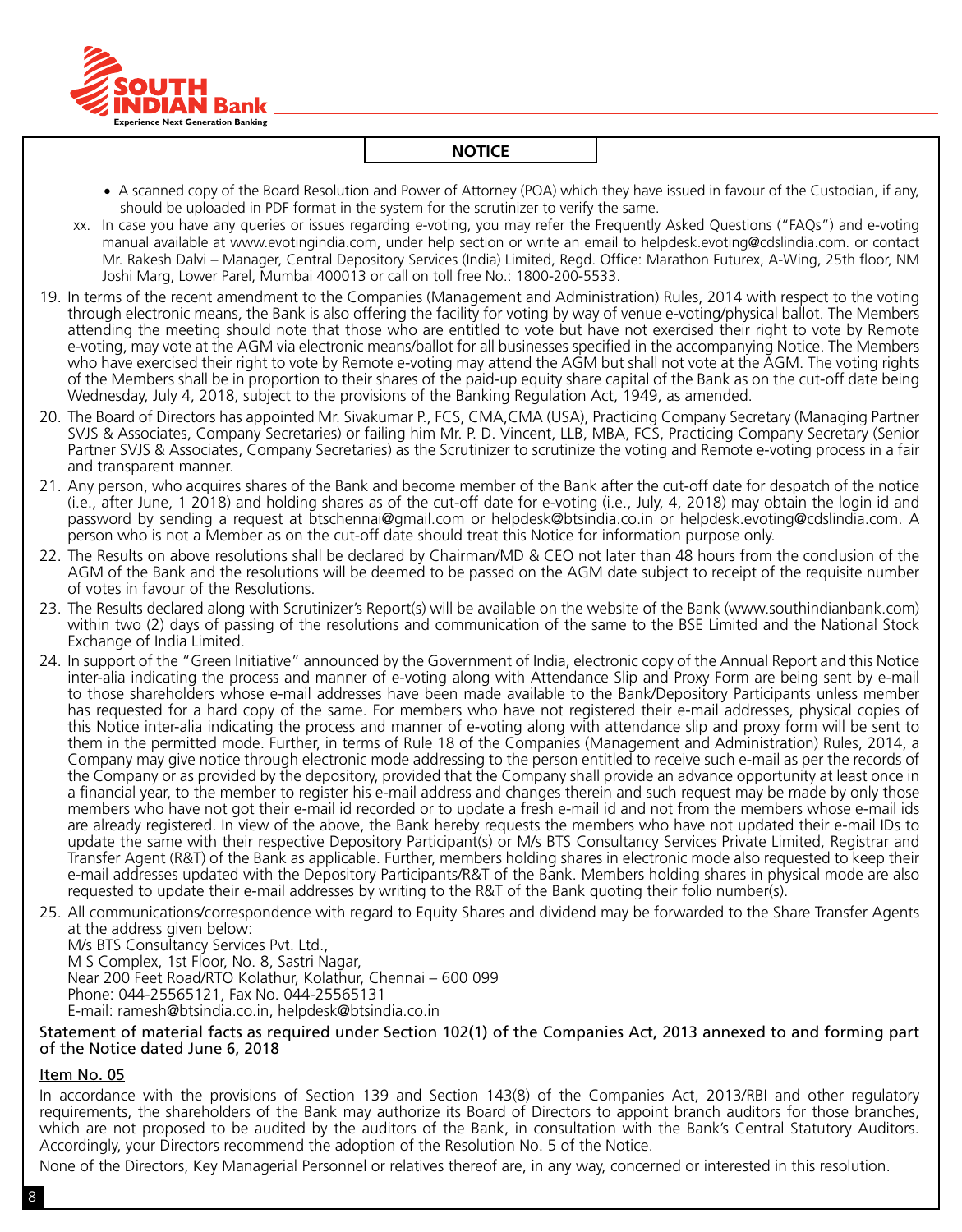

# Item No. 06

Sri Salim Gangadharan (DIN: 06796232), Non-Executive part-time Chairman of the Bank, was originally appointed as Additional Director of the Bank on 16.01.2014 and regularized as Independent Director for a period of 5 years w.e.f. 1st April, 2014 at the 86th AGM held on 16.07.2014 in compliance with the provisions of Companies Act, 2013. Further, he was designated as Non-Executive part-time Chairman of the Bank w.e.f 2nd November, 2016 for a period of 3 years (till 1st November, 2019) as approved by Reserve Bank of India. The Bank reclassified Mr. Salim Gangadharan as Non Executive Non Independent Director w.e.f. 2nd November, 2016 to comply with the provisions of Section 149(6)(c) of Companies Act, 2013.

The detailed profile of Mr. Salim Gangadharan, Directorship and Committee position held by him in other Companies is included in Corporate Governance Report forming part of the Annual Report and the same be deemed to have been included herein and forms an integral part of this explanatory statement. Accordingly, the Directors recommend the Resolution for the appointment of Mr. Salim Gangadharan as Non Executive Non Independent Director, liable to retire by rotation. Based on the performance evaluation of Mr. Salim Gangadharan, done by the Nomination and Remuneration Committee and Board of the Bank, the performance was found to be good.

Save and except Mr. Salim Gangadharan, none of the Directors nor Key Managerial Personnel or relatives thereof are, in any way, concerned or interested in the above Resolution.

# Item No. 07

Mr. V. J. Kurian (DIN: 01806859), appointed as Additional Independent Director of the Bank w.e.f. March 23rd, 2018 and holds office up to the date of this Annual General Meeting of the Bank and is eligible for appointment.

In terms of Section 160 of the Companies Act, 2013, the Bank has received a notice in writing from a Member signifying his intention to propose the candidature of Mr. V. J. Kurian for the office of Directors. Further, in terms of Section 149 read with Schedule IV of the Companies Act, 2013, the Board of Directors has reviewed the declaration made by him that he meets the criteria of independence as provided in Section 149(6) of the Companies Act, 2013, and the Board is of opinion that he fulfills the conditions specified in the Companies Act, 2013 and the rules made there under and is independent of the management.

In terms of Section 149(10) of the Companies Act, 2013, an Independent Director shall hold office for a term up to five consecutive years on the Board of a company but shall be eligible for reappointment on passing of a special resolution by the company for a further period of upto five years. Further, in terms of Section 10A(2A) of the Banking Regulation Act, 1949, no director of a banking company, other than its Chairman or whole-time director, by whatever name called, shall hold office continuously for a period exceeding eight years.

Further, Mr. V. J. Kurian's appointment is in compliance with the provisions of Section 10A of the Banking Regulation Act, 1949, and in the opinion of the Board also, he fulfills the conditions specified under the Companies Act, 2013 for such an appointment.

The detailed profile of Mr. V. J. Kurian, Directorship and Committee position held by him in other Companies are included in the report on Corporate Governance forming part of the Annual Report the same be deemed to have been included herein and forms an integral part of this explanatory statement. The Nomination and Remuneration Committee and Board of the Bank has done his performance evaluation and the performance was found to be good.

Accordingly, the Directors recommend the Resolution for the appointment of Mr. V. J. Kurian as Independent Director, not liable to retire by rotation, for a period of five years.

Save and except Mr. V. J. Kurian none of the Directors nor Key Managerial Personnel or relatives thereof are, in any way, concerned or interested in the above Resolution.

#### Item No. 08

Dr. John Joseph Alapatt (DIN: 00021735), was inducted to the Board w.e.f. September 24, 2012 and was appointed as an Independent Director of the Bank for a period of 5 years w.e.f. 1st April 2014 vide shareholders' resolution dated July 16, 2014 in terms of the provisions of the Companies Act, 2013. His term of appointment would come to an end on 31st March 2019. In terms of Section 149(10) of the Companies Act, 2013, an Independent Director shall hold office for a term up to five consecutive years on the Board of a company but shall be eligible for reappointment on passing of a special resolution by the company for a further period of upto five years. In terms of Section 10A(2A) of the Banking Regulation Act, 1949, no director of a banking company, other than its Chairman or whole-time director, by whatever name called, shall hold office continuously for a period exceeding eight years. Accordingly his term will expire on 23<sup>rd</sup> September, 2020.

In terms of Section 160 of the Companies Act, 2013, the Bank has received a notice in writing from a Member signifying his intention to propose the candidature of Dr. John Joseph Alapatt for the office of Directors. Further, in terms of Section 149 read with Schedule IV of the Companies Act, 2013, the Board of Directors has reviewed the declarations made by him that he meets the criteria of independence as provided in Section 149(6) of the Companies Act, 2013, and the Board is of opinion that he fulfill the conditions specified in the Act and the rules made there under and is independent of the management.

Further, Dr. John Joseph Alapatt's appointment is in compliance with the provisions of Section 10A of the Banking Regulation Act, 1949, and in the opinion of the Board also, he fulfills the conditions specified under the Companies Act, 2013 for such an appointment.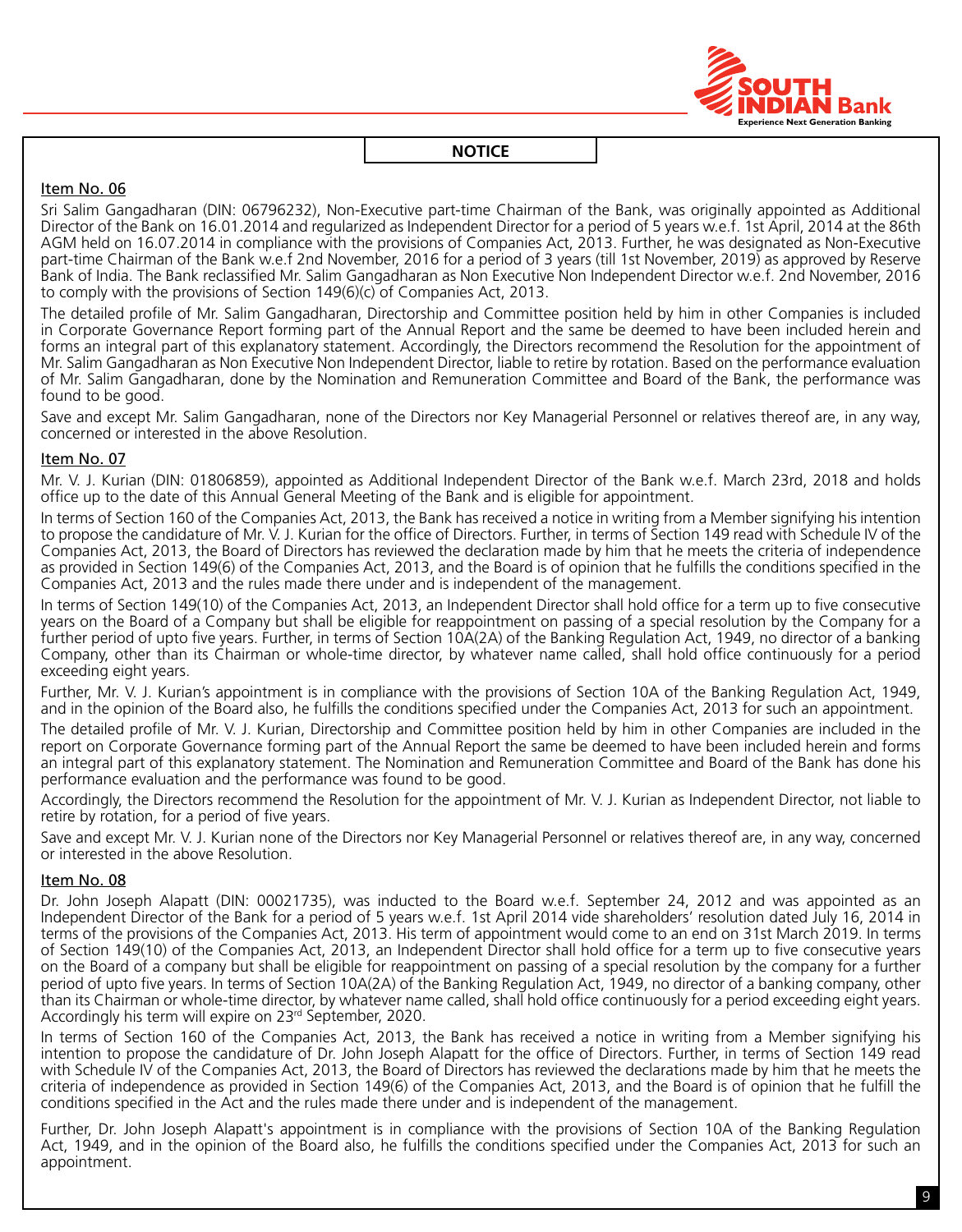

The detailed profile of Dr. John Joseph Alapatt, Directorship and Committee position held by him in other Companies is included in Corporate Governance Report forming part of the Annual Report and the same be deemed to have been included herein and forms an integral part of this explanatory statement.

Based on the performance evaluation of Dr. John Joseph Alapatt, done by the Nomination and Remuneration Committee and Board of the Bank, the performance was found to be good.

Save and except Dr. John Joseph Alapatt none of the Directors nor Key Managerial Personnel or relatives thereof are, in any way, concerned or interested in the above Resolution.

#### Item No. 09

Mr. Francis Alapatt (DIN: 01419486) was inducted to the Board of the Bank w.e.f. 01.11.2013 and was appointed as an Independent Director of the Bank with effect from April 1, 2014 for a period of five (5) years vide shareholders' resolution dated July 16, 2014 in terms of the provisions of the Companies Act, 2013. His term of appointment would come to an end on 31st March, 2019. In terms of Section 149(10) of the Companies Act, 2013, an Independent Director shall hold office for a term up to five consecutive years on the Board of a company but shall be eligible for reappointment on passing of a special resolution by the company for a further period of upto five years. Hence approval of Shareholders of the Bank is accorded for the reappointment of Sri Francis Alapatt for a further term. In terms of Section 10A(2A) of the Banking Regulation Act, 1949, no director of a banking company, other than its Chairman or whole-time director, by whatever name called, shall hold office continuously for a period exceeding eight years. Accordingly his term will expire on 31st October, 2021.

In terms of Section 160 of the Companies Act, 2013, the Bank has received a notice in writing from a Member signifying his intention to propose the candidature of Mr. Francis Alapatt for the office of Directors. Further, in terms of Section 149 read with Schedule IV of the Companies Act, 2013, the Board of Directors has reviewed the declarations made by him that he meets the criteria of independence as provided in Section 149(6) of the Companies Act, 2013, and the Board is of opinion that he fulfill the conditions specified in the Act and the rules made there under and is independent of the management.

Further, Mr. Francis Alapatt's appointment is in compliance with the provisions of Section 10A of the Banking Regulation Act, 1949, and in the opinion of the Board also, he fulfills the conditions specified under the Companies Act, 2013 for such an appointment. The detailed profile of Mr. Francis Alapatt, Directorship and Committee position held by him in other Companies is included in Corporate Governance Report forming part of the Annual Report and the same be deemed to have been included herein and forms an integral part of this explanatory statement.

Based on the performance evaluation of Mr. Francis Alapatt, done by the Nomination and Remuneration Committee and Board of the Bank, the performance was found to be good.

Save and except Mr. Francis Alapatt none of the Directors nor Key Managerial Personnel or relatives thereof are, in any way, concerned or interested in the above Resolution.

#### Item No. 10

In terms of Section 180(1)(c) of the Companies Act, 2013, borrowings by the Company (apart from the deposits accepted in the ordinary course of business by the Company, temporary loans repayable on demand or within six months from the date of the loan, and temporary loans, if any, obtained from the Company's bankers, other than loans raised for the purpose of financing expenditure of a capital nature), in excess of the paid-up capital of the Company and its free reserves & securities premium, require the approval of the Members by way of special resolution.

The Shareholders of the Bank at their meeting held on July 11, 2017 had increased the borrowing powers of the Bank to  $\overline{10,000/-}$ crore (Rupees Ten Thousand crore). In pursuance of the provisions of Section 180(1) (c), authorized the Board of Directors to borrow monies as and when required in excess of the paid-up capital and free reserves of the Bank such that the aggregate borrowing of the Bank shall not at any time exceed  $\text{\texttt{[10,000]}}$  crore (Rupees Ten Thousand crore only).

The Bank is eligible for drawing refinance from Reserve Bank of India and/or other institutions against certain types of advances. Moreover to maintain statutory reserves, the Bank may have to borrow monies from Reserve Bank of India and/or other banks in substantial sums. The Bank has issued unsecured subordinated bonds during earlier years in different tranches to augment its Tier II Capital and the Bank has further headroom for issuing various permitted debt securities. Further, considering the substantial growth in business and operations of the Bank, opportunity to raise attractive borrowings as per the recent guidelines of the Reserve Bank of India on Issue of Long Term Bonds by Banks for financing of Infrastructure and Affordable Housing, relaxation in Basel III guidelines on limit of Tier II capital to be considered for Capital Fund purpose, your approval is being sought to increase the borrowing limits from ₹10,000 crore (Rupees Ten Thousand crore) to ₹12,000 crore (Rupees Twelve Thousand crore). Under Section 180 of the Act, the above powers of the Board are required to be exercised only with the consent of the company by a Special Resolution.

Further, the approval is being sought for  $\overline{500}$  crore of borrowing/raising funds in Indian/foreign currency by issue of debt securities by the Bank in one or more tranches in item No. 12 of this Notice which will be within the overall borrowing limits of the Bank as proposed hereby and as may be approved by the Members, from time to time. The Directors recommend the Resolutions at Item No. 10 of the accompanying Notice for the approval of the Members of the Company by way of Special Resolution.

None of the Directors and Key Managerial Personnel of the Company or their respective relatives is concerned or interested in the passing of the Resolutions at Item No. 10.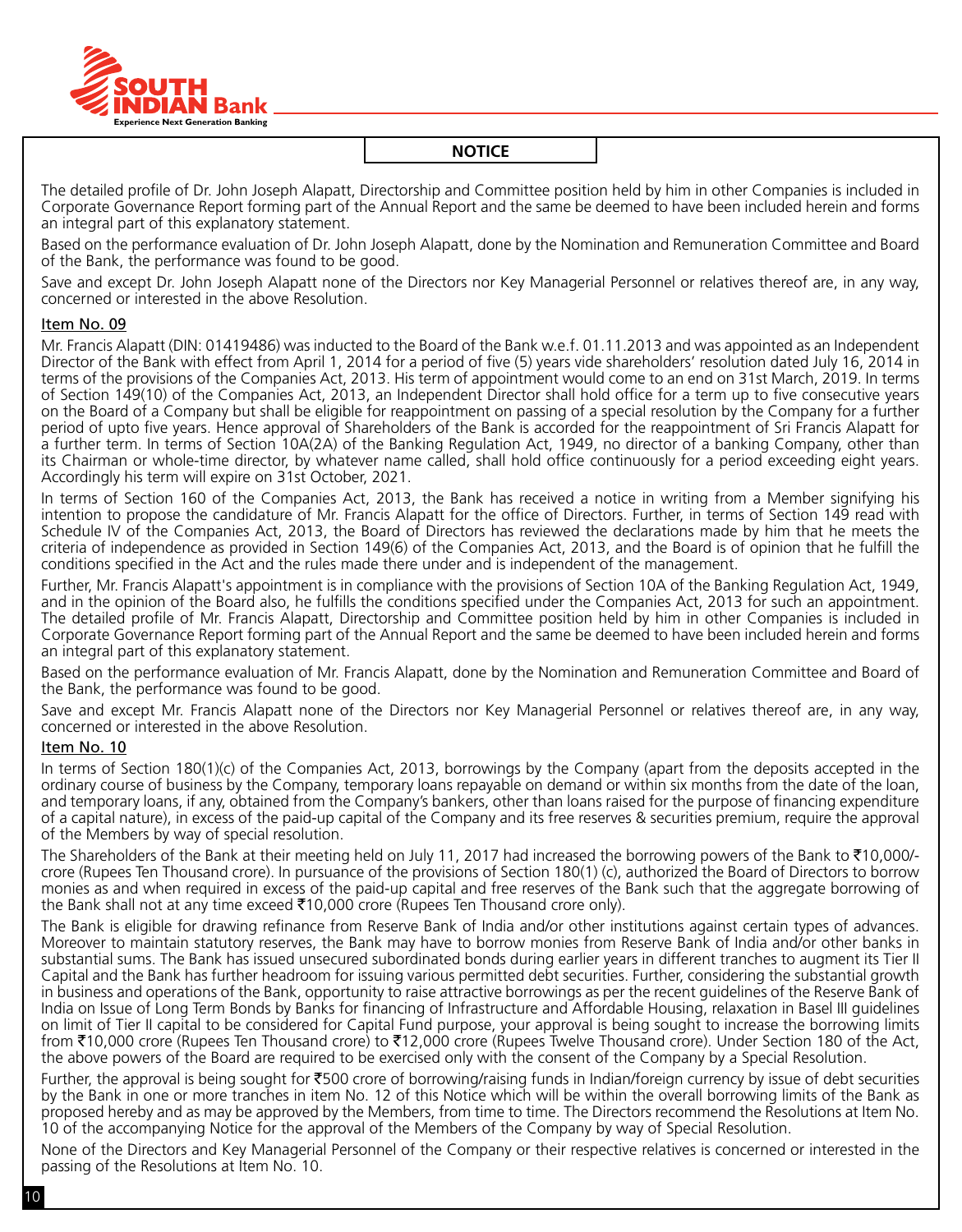

#### Item No. 11

The present authorized capital of the Bank is  $\overline{2}250$  crore and the Issued and Paid-up Capital of the Bank as on March 31, 2018 is `180.88 crores divided in to 180,88,31,080 Equity shares of `1/- each. The Bank has implemented SIB Employees Stock Option Scheme ("SIB ESOS 2008") for issue of Equity shares of ₹1/-, up to 5% of the paid-up capital of the Bank as on March 31, 2013, which when fully granted exercised would increase the issued, subscribed and paid-up capital to  $\bar{\tau}1,84,71,21,156$  divided into 1,84,71,21,156 Equity shares of ₹1/- each.

The Bank's capital to risk weighted Assets Ratio (CRAR) as on March 31, 2018 stood at 12.70% under Basel III as against the regulatory requirement/prescribed minimum of 10.875%. The capital position as on March 31, 2017 was 11.82% as against the minimum requirement of 10.25%. A banking company requires adequate capital not only to meet the needs of growing business, but also to meet the applicable regulatory requirements. As business grows, capital requires to be augmented. The objective of every commercial enterprise is to grow. Added to the economic and regulatory factors, innovative technological banking methods are to be introduced and such methods to be not only updated, but also have to be upgraded from time to time.

The Bank has been growing organically and has shown steady growth during the last few years. The Bank foresees significant increase in demand for credit in various sectors and in retail banking market and success in availing a strong share in this business opportunity rests on the ability of the Bank to raise adequate funds by way of Equity Shares during the financial year. As a proactive move to leverage the available business opportunities and for maintaining appropriate regulatory capitalization levels, the Bank proposes to increase the issued and paid-up capital up to the extent of  $\bar{\tau}$ 20 crore by issue of further Equity Shares of face value of  $\bar{x}$ 1/- each with such premium as the Board may decide.

The exact nature, proportion, size and timing of the issue of Securities will also be decided by the Board based on an analysis of the specific requirements after consulting all concerned.

Globalization has created a favourable investment climate and investors in the international markets look forward for good and viable investment opportunities. Thus it is considered prudent to raise additional funds through an issue of securities by way of a rights-cum public issue, public issue, private placement, preferential issue, qualified institutional placement (QIP) in Indian and/or international markets, of further equity shares and/or securities convertible into equity shares, including global depository shares (GDSs)/global depository receipts (GDRs)/American depository receipts (ADRs)/foreign currency convertible bonds (FCCBs) and/or debentures or bonds convertible into equity shares whether fully or partly and whether compulsorily or at the option of the Bank or the holders thereof and/or any security linked to equity shares with or without detachable or non-detachable warrants.

Basis or Justification of Price: The pricing of the Securities that may be issued to qualified institutional buyers pursuant to a qualified institutions placement shall be freely determined subject to such price not being less than the price calculated in accordance with Chapter VIII of the SEBI ICDR Regulations. The Bank may, in accordance with applicable law, offer a discount of not more than 5% or such percentage as permitted under applicable law on the floor price determined pursuant to the SEBI ICDR Regulations (not be less than the average of the weekly high and low of the closing prices of the equity shares quoted on a stock exchange during the two weeks preceding the 'Relevant Date', less a discount of not more than 5%) or such other discount as may be permitted under applicable law. The 'Relevant Date' for this purpose will be the date when the Board or the Committee of the Board decides to open the qualified institutions placement for subscription. The Equity Shares allotted would be listed on one or more stock exchanges in India and in case of ADR/GDR, internationally. The offer/issue/allotment would be subject to the availability of the regulatory approvals, if any. The conversion of Securities held by foreign investors into Equity Shares would be subject to the applicable foreign investment cap and relevant foreign exchange regulations.

As and when the Board does take a decision on matters on which it has the discretion, necessary disclosures/intimation will be made to the stock exchanges as may be required under the provisions of the SEBI (Listing Obligations and Disclosure Requirements) Regulations, 2015, as amended (the "Listing Regulations") and other applicable laws.

The resolution is proposed to be passed as a special resolution pursuant to Section  $62(1)(c)$  and other applicable provisions of the Companies Act, 2013. Section 62(1) of the Companies Act, 2013, provides, inter-alia, that where it is proposed to increase the subscribed share capital of the Bank by issue and allotment of further shares, such further shares shall be offered to the persons who at the date of the offer are holders of the equity shares of the Bank, in proportion to the capital paid-up on those shares as of that date. Such issue is generally known as the rights issue. The Listing Regulations also stipulate that unless the shareholders in a general meeting decide by way of a special resolution, shares cannot be issued except by way of a rights issue. Since, the special resolution proposed in the business of the Notice may result in the issue of Equity Shares of the Bank to persons other than shareholders of the Bank, consent of the shareholders is being sought pursuant to the provisions of Section 62(1)(c) and other applicable provisions of the Companies Act, 2013 as well as applicable rules notified by the Ministry of Corporate Affairs and in terms of the provisions of the Listing Agreements executed by the Bank with the stock exchanges where the equity shares of the Bank are listed.

The special resolution under this item seeks the consent of the shareholders to make an issue of securities. The proposal also seeks to confer upon the Board absolute discretion to issue Securities in one or more tranche or tranches, at such time or times, at such price or prices and to such person(s) including institutions, incorporated bodies and/or individuals or otherwise as the Board in its absolute discretion deem fit. The Board will fix the detailed terms of the final size of the offering, mode, exact timing, pricing of the issue and other related aspects after careful analysis and in consultation with the merchant/investment bankers, book runners and/or lead manager(s) and/or underwriter(s) and/or advisor(s) and/or such other person(s), keeping in view of the prevailing market conditions and in line with the extant guidelines issued by SEBI, RBI or any other statutory and/or other regulatory authorities.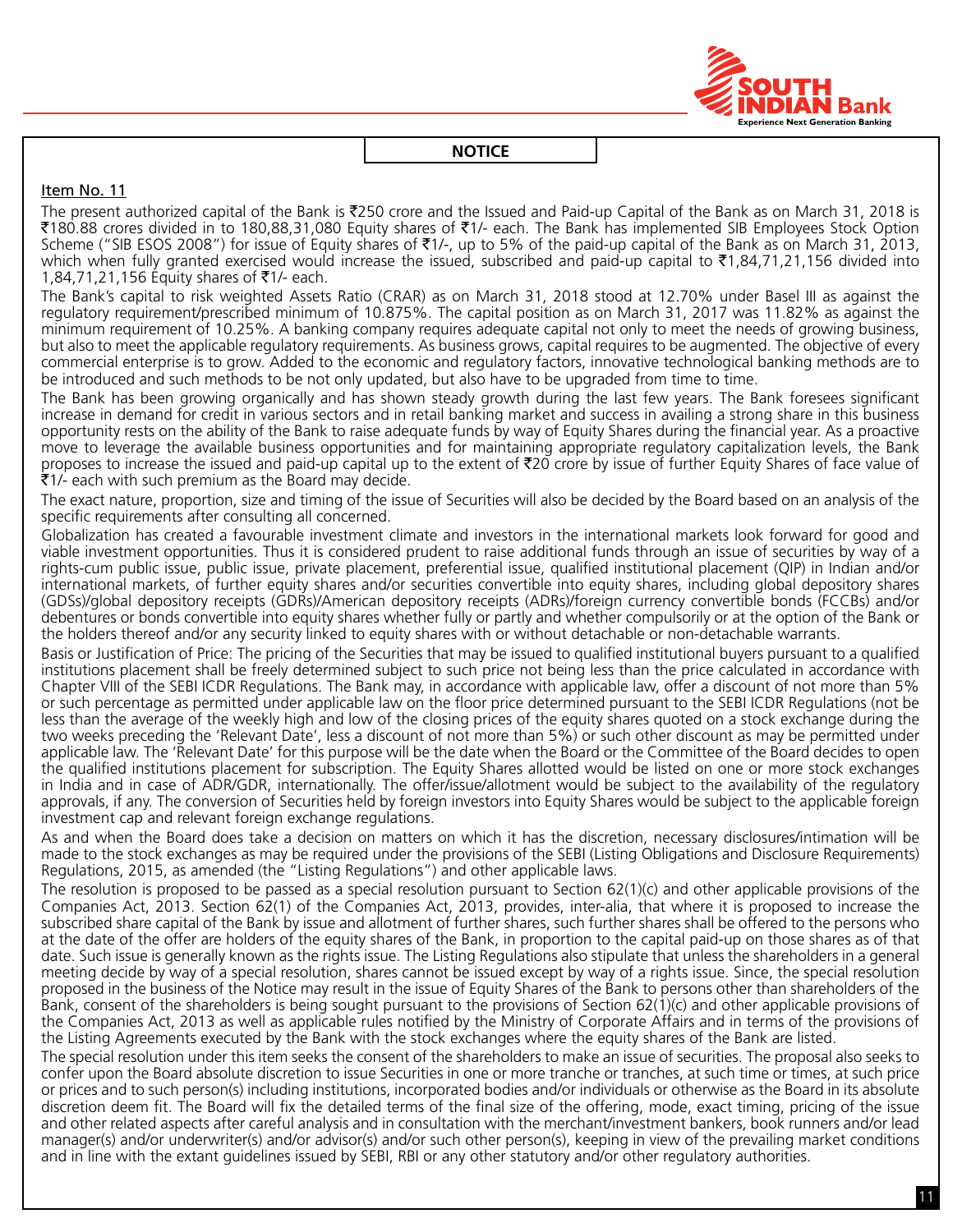

The proposed offer is in the interests of the Company and the Directors recommend the passing of the resolution under this item as a special resolution.

The Directors, Key Managerial Personnel of the Bank and their respective relatives may be deemed to be concerned or interested in the passing of resolution to the extent of securities issued/allotted to them or to the companies in which they are director or member. Save as aforesaid, none of the Directors, Key Managerial Personnel or their respective relatives are, in any way, concerned or interested, financially or otherwise, in this resolution.

# Item No. 12

The Bank has been borrowing funds to meet the business requirements within the limits approved by the shareholders by way of issuance of various debt securities (bonds/debentures) as permitted by Reserve Bank of India ("RBI") and in accordance with the provisions of Securities and Exchange Board of India (Issue and Listing of Debt Securities) Regulations, 2008, as amended, and other applicable laws, from time to time.

In terms of Section 42 of the Companies Act, 2013 read with Companies (Prospectus and Allotment of Securities) Rules, 2014, a Company can make private placement of securities subject to the condition that the proposed offer of securities or invitation to subscribe securities has been previously approved by the Members of the Company, by a special resolution, for each of the offers or invitations/subscriptions. In case of offer or invitation for subscription of non-convertible debentures, it shall be sufficient if the Company passes a special resolution only once in a year for all the offers or invitation for subscription of such debentures during the year.

Accordingly, the Bank had obtained the approval of Members at the AGM held on July 11, 2017 for borrowing/raising funds by issue of debt securities pursuant to the relevant provisions of the applicable circulars or guidelines issued by RBI, up to  $\overline{5}500$ crore (Rupees Five hundred crore only), in one or more tranches. Pursuant to the said approval, the Bank has raised ₹490 Crores by way of issue of Bonds till March 31, 2018.

In order to facilitate the raising of funds by way of issue of debt securities, it would be necessary to have the fresh approval of members in place. Accordingly, the Board of Directors, after assessing its fund requirements, has proposed to obtain the consent of the Members of the Bank for borrowing/raising funds in Indian/foreign currency by issue of debt securities including but not limited to non-convertible debentures, bonds, etc., pursuant to the relevant provisions of the applicable circulars or guidelines issued by RBI, up to  $\bar{z}$ 500 crore (Rupees Five hundred Crore only), in one or more tranches in domestic and/or overseas market, as per the structure and within the limits permitted by RBI and other regulatory authorities, to eligible investors on private placement basis, on such terms and conditions as the Board of Directors or any Committee(s) thereof or such other persons as may be authorized by the Board, from time to time, determine and consider proper and appropriate for the Bank. This would form part of the overall borrowing limits under Section 180(1)(c) of the Companies Act, 2013. The Resolution under Section 42 of Companies Act, 2013 shall be valid for a period of one year from the date of passing of this resolution.

The pricing of the debt securities referred above depends primarily upon the rates prevailing for risk free instruments, rates on other competing instruments of similar rating and tenor in the domestic or overseas markets, investor appetite for such instruments and investor regulations which enable investments in such instruments. Further, debt securities would be issued for cash either at par or premium or at discount to the face value depending upon the prevailing market conditions, as permitted under the laws.

Accordingly, the approval of Members is being sought by way of special resolution as set out at in Item No. 12 of this Notice for borrowing/raising funds in Indian/foreign currency by issue of debt securities on private placement basis.

None of the Directors or Key Managerial Personnel and their relatives are in any way, concerned or interested in this resolution.

By order of the Board

| Place: Nedumbasserry | (JIMMY MATHEW)           |
|----------------------|--------------------------|
| Date : June 6, 2018  | <b>COMPANY SECRETARY</b> |

Additional information on Directors seeking appointment/ re-appointment in the Annual General Meeting scheduled on July 11, 2018, as required under SEBI (Listing Obligations and Disclosure Requirements) and Secretarial Standard - 2 issued by the Institute of Company Secretaries of India.

#### 1. Sri Achal Kumar Gupta

| Name of the<br>Director                                   | Sri Achal Kumar Gupta (DIN: 02192183)<br>27.11.1953 (64 Years)<br>11th January, 2017                                                                                                                                                                                                                                                                                                                                                                                                                                                                                                                                                                                                                                                                                                                                                                                                                                                                                                                                                                                                                                                                                                                                                            |  |
|-----------------------------------------------------------|-------------------------------------------------------------------------------------------------------------------------------------------------------------------------------------------------------------------------------------------------------------------------------------------------------------------------------------------------------------------------------------------------------------------------------------------------------------------------------------------------------------------------------------------------------------------------------------------------------------------------------------------------------------------------------------------------------------------------------------------------------------------------------------------------------------------------------------------------------------------------------------------------------------------------------------------------------------------------------------------------------------------------------------------------------------------------------------------------------------------------------------------------------------------------------------------------------------------------------------------------|--|
| Date of Birth and<br>age                                  |                                                                                                                                                                                                                                                                                                                                                                                                                                                                                                                                                                                                                                                                                                                                                                                                                                                                                                                                                                                                                                                                                                                                                                                                                                                 |  |
| Date of first<br>appointment on<br><b>Board</b>           |                                                                                                                                                                                                                                                                                                                                                                                                                                                                                                                                                                                                                                                                                                                                                                                                                                                                                                                                                                                                                                                                                                                                                                                                                                                 |  |
| Oualifications                                            | M.A. CAIIB                                                                                                                                                                                                                                                                                                                                                                                                                                                                                                                                                                                                                                                                                                                                                                                                                                                                                                                                                                                                                                                                                                                                                                                                                                      |  |
| <b>Brief Resume</b><br>including experience               | Sri Gupta retired as the Deputy Managing Director of IFCI Ltd. after<br>serving for a period of 3 years from 12.12.2013 to 11.12.2016. He<br>started his career at Syndicate Bank and thereafter joined State Bank<br>of India in September, 1977 and retired as Managing Director of State<br>Bank of Patiala on 30.11.2013. He is having over 40 years of varied<br>experience in the areas of Banking and Finance such as credit appraisal<br>and administration, retail banking, treasury management, branch<br>banking, agriculture banking, NRI services and risk management,<br>besides being controller of branches as Regional Manager in SBI. He<br>was the CEO of two important subsidiaries of SBI-one banking (State<br>Bank of Patiala) and one non-banking (SBI Funds Management Pvt.<br>$ltd$ .<br>During his 3 year tenure with IFCI Ltd. he was responsible for the<br>growth and development of the business of the Company as<br>also overall administration. He was also on the Board of other 8<br>companies-subsidiaries/associates of IFCI. These associates/subsidiaries<br>are engaged in varied activities like real estate development, equity/<br>commodity trading, technical consultancy and skill training etc. |  |
| Nature of his<br>expertise in specific<br>functional area | Sri Gupta has varied experience in the areas of Banking & Finance,<br>Credit appraisal, administration, retail banking, treasury management,<br>banking, agriculture banking, NRI services and<br>branch<br>risk<br>management.                                                                                                                                                                                                                                                                                                                                                                                                                                                                                                                                                                                                                                                                                                                                                                                                                                                                                                                                                                                                                 |  |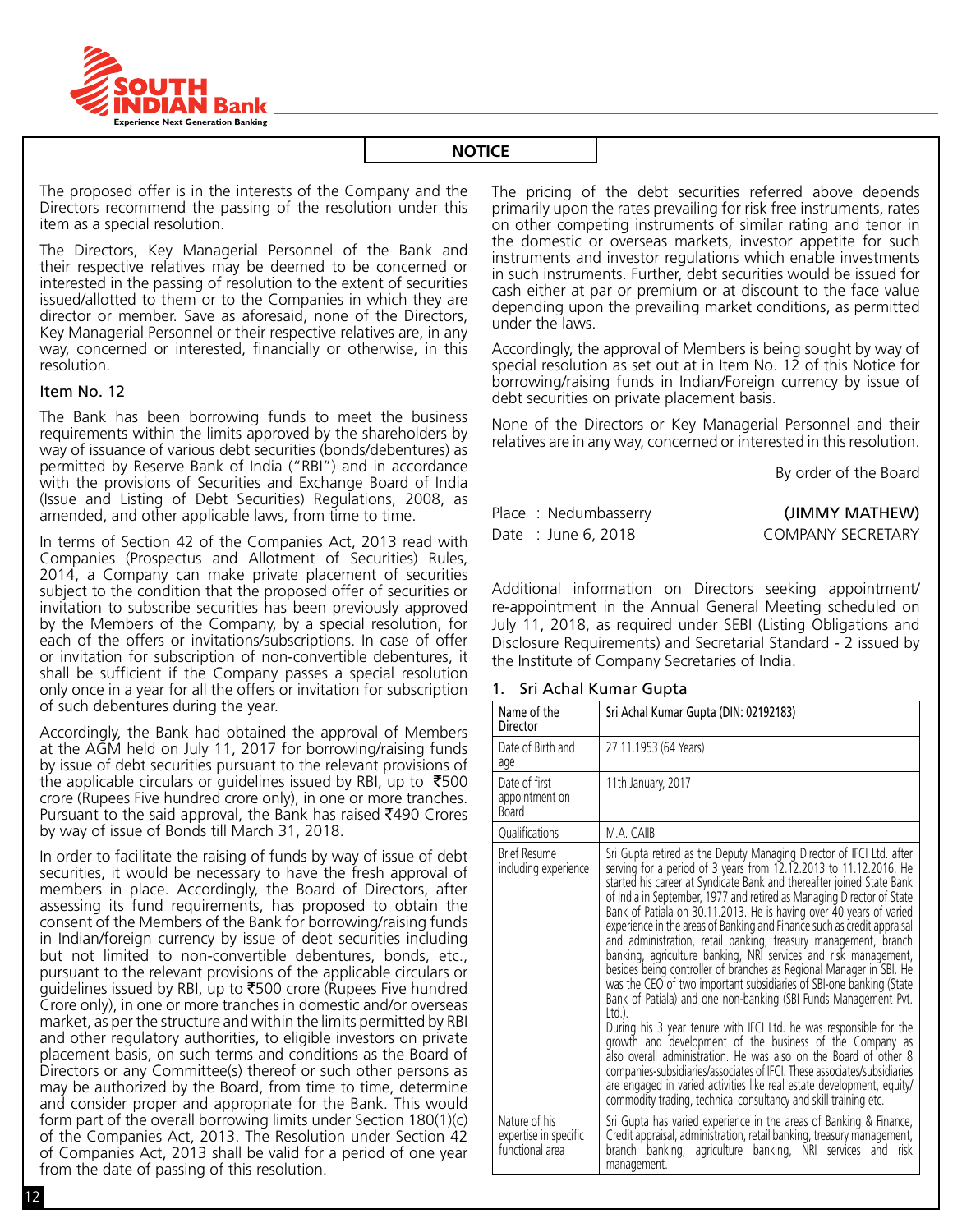

|                                                                                                                                                                                                                                                                                                                                                                                                                                                                                                                                                                                    |                                                                                                                                                                                                                                                                                                   | <b>NOTICE</b>                                                                       |                                                                                                                                                                                                                                                                                                |
|------------------------------------------------------------------------------------------------------------------------------------------------------------------------------------------------------------------------------------------------------------------------------------------------------------------------------------------------------------------------------------------------------------------------------------------------------------------------------------------------------------------------------------------------------------------------------------|---------------------------------------------------------------------------------------------------------------------------------------------------------------------------------------------------------------------------------------------------------------------------------------------------|-------------------------------------------------------------------------------------|------------------------------------------------------------------------------------------------------------------------------------------------------------------------------------------------------------------------------------------------------------------------------------------------|
| Directorship in other<br>Companies                                                                                                                                                                                                                                                                                                                                                                                                                                                                                                                                                 | Capital India Finance Limited and Canara Robeco Asset Management<br>Company Limited                                                                                                                                                                                                               | Nature of his<br>expertise in specific<br>functional area                           | Sri Gangadharan, has substantial exposure in the fields of Banking,<br>Currency Management, HR, Payment Systems, Treasury Management<br>and Financial markets                                                                                                                                  |
| Membership of<br>Committees in Public<br>Limited Companies                                                                                                                                                                                                                                                                                                                                                                                                                                                                                                                         | Capital India Finance Ltd.<br>1. Audit committee - Member<br>2. Nomination & Remuneration Committee - Member<br>3. Investment Committee - Chairman<br>4. Risk Management Committee - Chairman<br>Canara Robeco Asset Management Ltd.<br>1. Audit Committee- Member<br>2. CSR Committee - Chairman | Directorship in other<br>Companies                                                  | The National Securities Clearing Corporation Ltd. (NSCCL) - Director<br>Northern Arc Capital Ltd - Director<br>Kerala Infrastructure Investment Fund Board                                                                                                                                     |
|                                                                                                                                                                                                                                                                                                                                                                                                                                                                                                                                                                                    |                                                                                                                                                                                                                                                                                                   | Membership of<br>Committees in Public<br>Limited Companies                          | The National Securities Clearing Corporation Ltd. (NSCCL)<br>1. Risk Management - Chairman<br>2. Independent Directors - Member<br>3. Disciplinary Action - Member<br>4. SEBI Inspection - Member                                                                                              |
| Shareholding in the<br>bank as on 31st<br>March, 2018                                                                                                                                                                                                                                                                                                                                                                                                                                                                                                                              | Nil                                                                                                                                                                                                                                                                                               |                                                                                     | 5. Independent Oversight Committee of the Governing<br>Board for Member Regulation Function-Member<br>6. Public Interest Directors - Member                                                                                                                                                    |
| Relationship with<br>other Directors.<br>Manager and<br>other Key                                                                                                                                                                                                                                                                                                                                                                                                                                                                                                                  | Nil                                                                                                                                                                                                                                                                                               |                                                                                     | 7. IT Strategy Committee - Member<br>Northern Arc Capital Ltd.<br>1. Risk Management (Member)<br>2. Audit Committee Member                                                                                                                                                                     |
| Managerial<br>Personnel of the<br>Company                                                                                                                                                                                                                                                                                                                                                                                                                                                                                                                                          |                                                                                                                                                                                                                                                                                                   | Shareholding in the<br>bank as on $31st$<br>March, 2018                             | 16,510                                                                                                                                                                                                                                                                                         |
| Details of the<br>remuneration last<br>drawn                                                                                                                                                                                                                                                                                                                                                                                                                                                                                                                                       | Sitting fees of ₹13,25,000.00 for attending the Board and Committee<br>meetings                                                                                                                                                                                                                   | Relationship with<br>other Directors,<br>Manager and                                | Nil                                                                                                                                                                                                                                                                                            |
| Number of Meetings<br>of the Board<br>attended during                                                                                                                                                                                                                                                                                                                                                                                                                                                                                                                              | 10                                                                                                                                                                                                                                                                                                | other Key Managerial<br>Personnel of the<br>Company                                 |                                                                                                                                                                                                                                                                                                |
| the year<br>Chairman/member                                                                                                                                                                                                                                                                                                                                                                                                                                                                                                                                                        | Audit committee - member                                                                                                                                                                                                                                                                          | Details of the<br>remuneration last<br>drawn                                        | Honorarium - ₹6.00.000.00<br>Sitting fee $-$ ₹16,65,000.00 for attending Board and committee                                                                                                                                                                                                   |
| of the Committee<br>Management committee - member<br>of the Board of<br>NPA Review committee - Chairman<br>Directors of this<br>Risk Management committee - Chairman<br>Committee To Prevent and Review Frauds in the Bank - Member<br>Company<br>Terms and conditions<br>Appointed as Non-Executive Director liable to retire by<br>rotation and is eligible for sitting fees for attending the<br>Board and its Committee Meetings as approved by the Board subject<br>of appointment/<br>reappointment<br>to the provisions of the applicable laws<br>including<br>remuneration |                                                                                                                                                                                                                                                                                                   | Number of Meetings<br>of the Board attended<br>during the year                      | meetings<br>11                                                                                                                                                                                                                                                                                 |
|                                                                                                                                                                                                                                                                                                                                                                                                                                                                                                                                                                                    |                                                                                                                                                                                                                                                                                                   | Chairman/member of<br>the Committee of the<br>Board of Directors of<br>this Company | Management Committee - Chairman<br>Nomination and Remuneration Committee - Member<br>Risk Management Committee - Member<br>IT Strategy Committee - Member<br>Committee To Prevent and Review Frauds in the Bank - Member<br>Capital Planning and Infusion Committee, and of the Bank, Chairman |

# 2. Sri Salim Gangadharan

| Name of the<br>Director                         | Sri Salim Gangadharan (DIN: 06796232)                                                                                                                                                                                                                                                                                                                                                                                                                                                                                                                                                                                                                                                                                                                                                                                                                                                                                                                                                                                                                                                                                                                                                                                                                                                                                                                          |
|-------------------------------------------------|----------------------------------------------------------------------------------------------------------------------------------------------------------------------------------------------------------------------------------------------------------------------------------------------------------------------------------------------------------------------------------------------------------------------------------------------------------------------------------------------------------------------------------------------------------------------------------------------------------------------------------------------------------------------------------------------------------------------------------------------------------------------------------------------------------------------------------------------------------------------------------------------------------------------------------------------------------------------------------------------------------------------------------------------------------------------------------------------------------------------------------------------------------------------------------------------------------------------------------------------------------------------------------------------------------------------------------------------------------------|
| Date of Birth and age                           | 13.10.1953 (64 Years)                                                                                                                                                                                                                                                                                                                                                                                                                                                                                                                                                                                                                                                                                                                                                                                                                                                                                                                                                                                                                                                                                                                                                                                                                                                                                                                                          |
| Date of first<br>appointment on<br><b>Board</b> | 16 <sup>th</sup> January, 2014                                                                                                                                                                                                                                                                                                                                                                                                                                                                                                                                                                                                                                                                                                                                                                                                                                                                                                                                                                                                                                                                                                                                                                                                                                                                                                                                 |
| Qualifications                                  | M.A. Economics, CAIIB                                                                                                                                                                                                                                                                                                                                                                                                                                                                                                                                                                                                                                                                                                                                                                                                                                                                                                                                                                                                                                                                                                                                                                                                                                                                                                                                          |
| <b>Brief Resume</b><br>including experience     | Sri Salim Gangadharan is an exemplary scholar having substantial<br>exposure in Banking Sector. He has over 36 years varied experience in<br>Reserve Bank of India. He retired as Principal Chief General Manager<br>and Regional Director, Reserve Bank of India, Trivandrum in October,<br>2013. During his career in the Reserve Bank of India, he worked in<br>various operational departments, particularly in the areas of Bank<br>Supervision, Currency Management, HR and Financial markets. He was<br>the Regional Director for West Bengal, Sikkim and A&N Islands and<br>had also headed the Foreign Exchange Department, Mumbai. He was a<br>member of faculty in the Banker's Training College of the Reserve Bank<br>of India, for Five years and handled several seminars and conferences<br>on Risk Management, Payment Systems, Treasury Management, Credit<br>Administration etc. He was on secondment to the Central Bank of<br>Oman for five years. He is also a consultant of the IMF and UNDP. He<br>was part of several internal working group in Reserve Bank of India/<br>Government of India. In the past, he was representing the Reserve Bank of India and Government of India on the Boards of Catholic Syrian<br>Bank, Syndicate Bank and Central Bank of India.<br>He has been on the Board of the Bank since January 16, 2014. |

|                                                                                                             | ולכומות ווווותאנועכנעוכ וווזיכאנוווכות ו עווע טטמוכ                                                                                                                                                                                                                                                                                                                                                                                                                             |  |
|-------------------------------------------------------------------------------------------------------------|---------------------------------------------------------------------------------------------------------------------------------------------------------------------------------------------------------------------------------------------------------------------------------------------------------------------------------------------------------------------------------------------------------------------------------------------------------------------------------|--|
| Membership of<br>Committees in Public<br>Limited Companies                                                  | The National Securities Clearing Corporation Ltd. (NSCCL)<br>1. Risk Management - Chairman<br>2. Independent Directors - Member<br>3. Disciplinary Action - Member<br>4. SEBI Inspection - Member<br>5. Independent Oversight Committee of the Governing<br>Board for Member Regulation Function- Member<br>6. Public Interest Directors - Member<br>7. IT Strategy Committee - Member<br>Northern Arc Capital Ltd.<br>1. Risk Management (Member)<br>2. Audit Committee Member |  |
| Shareholding in the<br>bank as on 31st<br>March, 2018                                                       | 16,510                                                                                                                                                                                                                                                                                                                                                                                                                                                                          |  |
| Relationship with<br>other Directors,<br>Manager and<br>other Key Managerial<br>Personnel of the<br>Company | Nil                                                                                                                                                                                                                                                                                                                                                                                                                                                                             |  |
| Details of the<br>remuneration last<br>drawn                                                                | Honorarium - ₹6,00,000.00<br>Sitting fee $-$ ₹16,65,000.00 for attending Board and committee<br>meetings                                                                                                                                                                                                                                                                                                                                                                        |  |
| Number of Meetings<br>of the Board attended<br>during the year                                              | 11                                                                                                                                                                                                                                                                                                                                                                                                                                                                              |  |
| Chairman/member of<br>the Committee of the<br>Board of Directors of<br>this Company                         | Management Committee - Chairman<br>Nomination and Remuneration Committee - Member<br>Risk Management Committee - Member<br>IT Strategy Committee - Member<br>Committee To Prevent and Review Frauds in the Bank - Member<br>Capital Planning and Infusion Committee, and of the Bank - Chairman<br>Customer Service Committee - Member                                                                                                                                          |  |
| Terms and conditions<br>of appointment/<br>reappointment<br>including<br>remuneration                       | As approved by RBI vide approval letter dated October 26, 2016                                                                                                                                                                                                                                                                                                                                                                                                                  |  |
| 3. Sri V. J. Kurian                                                                                         |                                                                                                                                                                                                                                                                                                                                                                                                                                                                                 |  |

| Name of the<br>Director                                   | Sri V. J. Kurian (DIN: 01806859)                                                                                                                                                                                                                                                                                                                                                                                                                                                                                                      |
|-----------------------------------------------------------|---------------------------------------------------------------------------------------------------------------------------------------------------------------------------------------------------------------------------------------------------------------------------------------------------------------------------------------------------------------------------------------------------------------------------------------------------------------------------------------------------------------------------------------|
| Date of Birth                                             | 23.02.1957 (61 Years)                                                                                                                                                                                                                                                                                                                                                                                                                                                                                                                 |
| Date of first<br>appointment on<br>Board                  | 23rd March, 2018                                                                                                                                                                                                                                                                                                                                                                                                                                                                                                                      |
| Qualifications                                            | ias                                                                                                                                                                                                                                                                                                                                                                                                                                                                                                                                   |
| Experience                                                | Sri V. J. Kurian, is retired from the Indian Administrative Service (IAS)<br>official of 1983 batch in Kerala Cadre. He retired as Additional Chief<br>Secretary, Water Resources. Government of Kerala in February 2017.<br>During the tenure of services, Sri Kurian held the positions of Managing<br>Director in various companies for a total period of 22 years. Presently,<br>Mr. Kurian is the Managing Director of Cochin International Airport<br>Ltd., CIAL Infrastructures Ltd. & CIAL Duty Free and Retail Services Ltd. |
| Nature of his<br>expertise in specific<br>functional area | Mr. Kurian has substantial exposure in the areas of IT, CSR and Human<br>Resources.                                                                                                                                                                                                                                                                                                                                                                                                                                                   |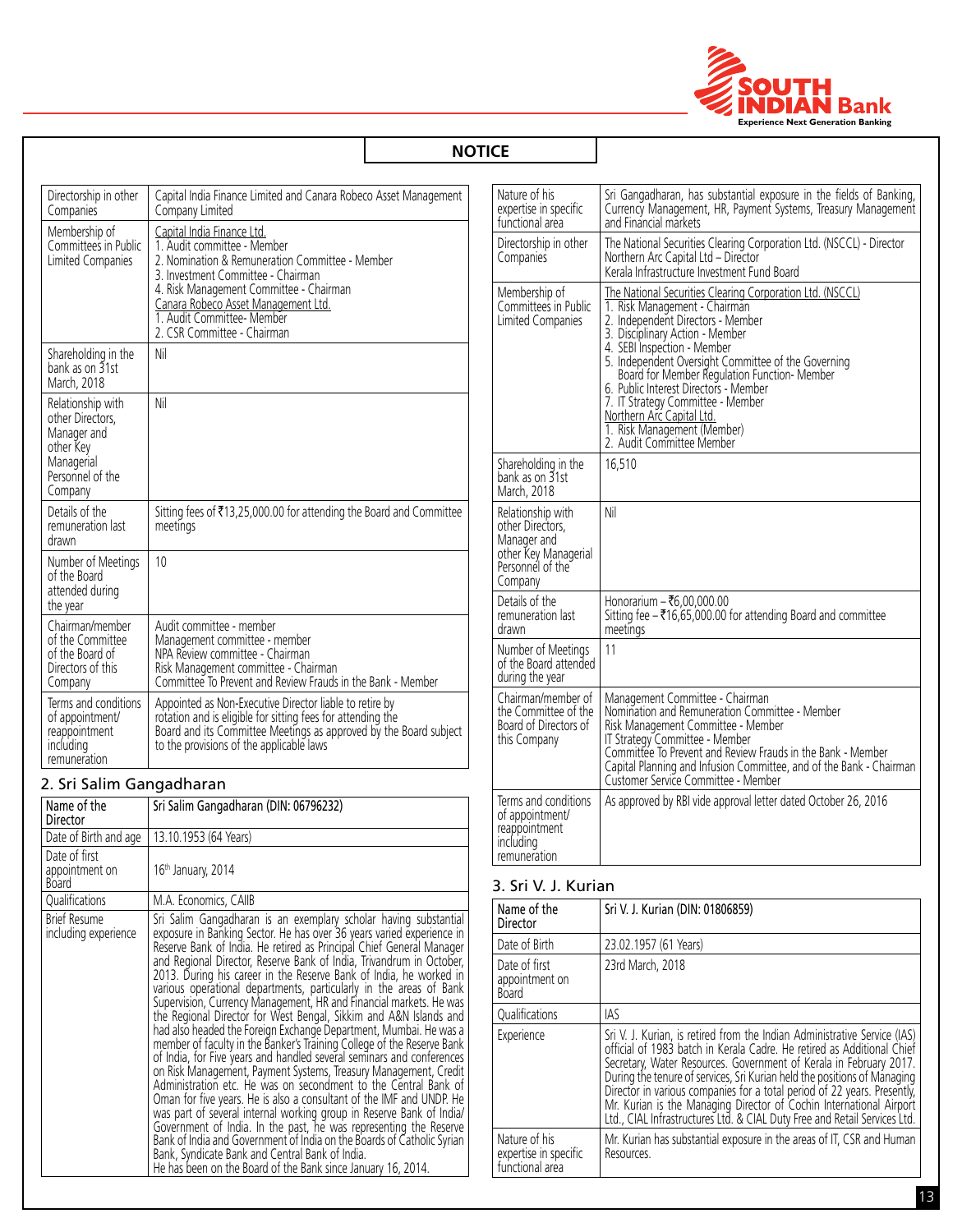

| Directorship in other<br>Companies                                                                          | Managing Director in:<br>Cochin International Airport Limited.<br>CIAL Infrastructure Limited.<br>CIAL Duty free and Retail Services Limited.<br>Director in:<br>Air Kerala International Services Limited.<br>Cochin International Aviation Services Limited.<br>Kerala Waterways and Infrastructures Limited. |
|-------------------------------------------------------------------------------------------------------------|-----------------------------------------------------------------------------------------------------------------------------------------------------------------------------------------------------------------------------------------------------------------------------------------------------------------|
| Membership of<br>Committees in Public<br>Limited Companies                                                  | Cochin International Airport Limited<br>1. Corporate Social Responsibility Committee - Member<br>Share Transfer Committee - Member<br>2.                                                                                                                                                                        |
| Shareholding in the<br>bank as on 31st<br>March, 2018                                                       | Nil                                                                                                                                                                                                                                                                                                             |
| Relationship with<br>other Directors.<br>Manager and<br>other Key Managerial<br>Personnel of the<br>Company | Nil                                                                                                                                                                                                                                                                                                             |
| Details of the<br>remuneration last<br>drawn                                                                | Sitting fees of ₹40,000.00 for attending Board meeting                                                                                                                                                                                                                                                          |
| Number of Meetings<br>of the Board attended<br>during the year                                              | 1                                                                                                                                                                                                                                                                                                               |
| Chairman/member of<br>the Committee of the<br>Board of Directors of<br>this Company                         | Audit Committee - Member<br>Corporate Social Responsibility Committee - Member<br>IT Strategy Committee - Chairman<br>Capital Planning & Infusion Committee in the Bank - Member                                                                                                                                |
| Terms and conditions<br>of appointment/<br>reappointment<br>including<br>remuneration                       | Appointed as Non-Executive Independent Director and is eligible for<br>sitting fees for attending the Board and its Committee Meetings as<br>approved by the Board subject to the provisions of the applicable laws                                                                                             |

# 4. Dr. John Joseph Alapatt

| Name of the<br>Director                                    | Dr. John Joseph Alapatt (DIN: 00021735)                                                                                                                                                                                                                                                                                                                                                                                                                        |
|------------------------------------------------------------|----------------------------------------------------------------------------------------------------------------------------------------------------------------------------------------------------------------------------------------------------------------------------------------------------------------------------------------------------------------------------------------------------------------------------------------------------------------|
| Date of Birth                                              | 26.11.1953 (64 Years)                                                                                                                                                                                                                                                                                                                                                                                                                                          |
| Date of first<br>appointment on<br><b>Board</b>            | 24th September, 2012                                                                                                                                                                                                                                                                                                                                                                                                                                           |
| Qualifications                                             | MBBS, DLO                                                                                                                                                                                                                                                                                                                                                                                                                                                      |
| Experience                                                 | Dr. John Joseph Alapatt holds a Bachelor of Medicine and Bachelor of<br>Surgery degree as well as a Post-Graduate diploma from Bangalore<br>University. He is an industrialist having several years of experience in<br>managing a small scale industry unit. Dr. Alapatt has been the Director<br>of our Bank for 16 years, with his first term from February 1, 1986 to January 25, 1994 and his second term from February 12, 2002 to<br>February 12, 2010. |
| Nature of his<br>expertise in specific<br>functional area  | Dr. John Joseph Alapatt is an industrialist having several years of<br>experience in managing a small scale industry unit. He is also an expert<br>having knowledge in the areas of agriculture banking and HR.                                                                                                                                                                                                                                                |
| Directorship in other<br>companies                         | Janakshemam Kuries Pvt. Ltd.                                                                                                                                                                                                                                                                                                                                                                                                                                   |
| Membership of<br>Committees in Public<br>Limited Companies | Nil                                                                                                                                                                                                                                                                                                                                                                                                                                                            |
| Shareholding in the<br>bank as on 31st<br>March, 2018      | 2,77,292 Equity shares                                                                                                                                                                                                                                                                                                                                                                                                                                         |
| Details of the<br>remuneration last<br>drawn               | Sitting fees of ₹14,40,000.00 for attending Board and committee<br>meetings                                                                                                                                                                                                                                                                                                                                                                                    |

| Relationship with<br>other Directors,<br>Manager and other<br>Key Managerial<br>Personnel of the<br>Company | Nil                                                                                                                                                                                                                     |
|-------------------------------------------------------------------------------------------------------------|-------------------------------------------------------------------------------------------------------------------------------------------------------------------------------------------------------------------------|
| Number of Meetings<br>of the Board attended<br>during the year                                              | 11                                                                                                                                                                                                                      |
| Chairman/member of<br>the Committee of the<br>Board of Directors of<br>this Company                         | Capital Planning and Infusion Committee - Member<br>Management Committee - Member<br>Nomination and Remuneration Committee - Chairman<br>NPA Review Committee - Member<br>Stake Holders Relationship Committee - Member |
| Terms and conditions<br>of appointment/reap-<br>pointment including<br>remuneration                         | Appointed as Non-Executive Independent Director and is eligible for sitting fees for attending the Board and its Committee Meetings as<br>approved by the Board subject to the provisions of the applicable laws        |

# 5. Sri Francis Alapatt

| Name of the<br>Director                                                                                     | Sri Francis Alapatt (DIN: 01419486)                                                                                                                                                                                  |
|-------------------------------------------------------------------------------------------------------------|----------------------------------------------------------------------------------------------------------------------------------------------------------------------------------------------------------------------|
| Date of Birth                                                                                               | 10.07.1952 (65 Years)                                                                                                                                                                                                |
| Date of first<br>appointment on<br><b>Board</b>                                                             | 1st November, 2013                                                                                                                                                                                                   |
| Qualifications                                                                                              | B.Sc.                                                                                                                                                                                                                |
| Experience                                                                                                  | Mr. Francis Alapatt alias Palathingal Antony Francis holds a bachelor's<br>degree in science. He is a director of M/s CII Guardian International Ltd.                                                                |
| Nature of his<br>expertise in specific<br>functional area                                                   | Mr. Francis Alapatt is a person having substantial expertise in the areas<br>of CSR and corporate governance. He is also an eminent business man.                                                                    |
| Directorship in other<br>Companies                                                                          | CII Guardian International Limited<br>Alapatt Properties Private Limited                                                                                                                                             |
| Membership of<br>Committees in Public<br>Limited Companies                                                  | CII Guardian International Limited<br>1. CSR Committee (Chairman)                                                                                                                                                    |
| Shareholding in the<br>bank as on 31st<br>March, 2018                                                       | 220000 Equity shares                                                                                                                                                                                                 |
| Details of the<br>remuneration last<br>drawn                                                                | Sitting fees of ₹8,10,000.00 for attending Board and committee<br>meetings                                                                                                                                           |
| Relationship with<br>other Directors,<br>Manager and other<br>Key Managerial<br>Personnel of the<br>Company | Nil                                                                                                                                                                                                                  |
| Number of Meetings<br>of the Board attended<br>during the year                                              | 09                                                                                                                                                                                                                   |
| Chairman/member of<br>the Committee of the<br>Board of Directors of<br>this Company                         | NPA Review Committee - Member<br>Premises Committee - Chairman<br>Customer Service Committee - Member<br>Stake Holders Relationship Committee - Member<br>Corporate Social Responsibility Committee - Chairman       |
| Terms and conditions<br>of appointment/<br>reappointment<br>including<br>remuneration                       | Appointed as Non-Executive Independent Director and is eligible for<br>sitting fees for attending the Board and its Committee Meetings as<br>approved by the Board subject to the provisions of the applicable laws. |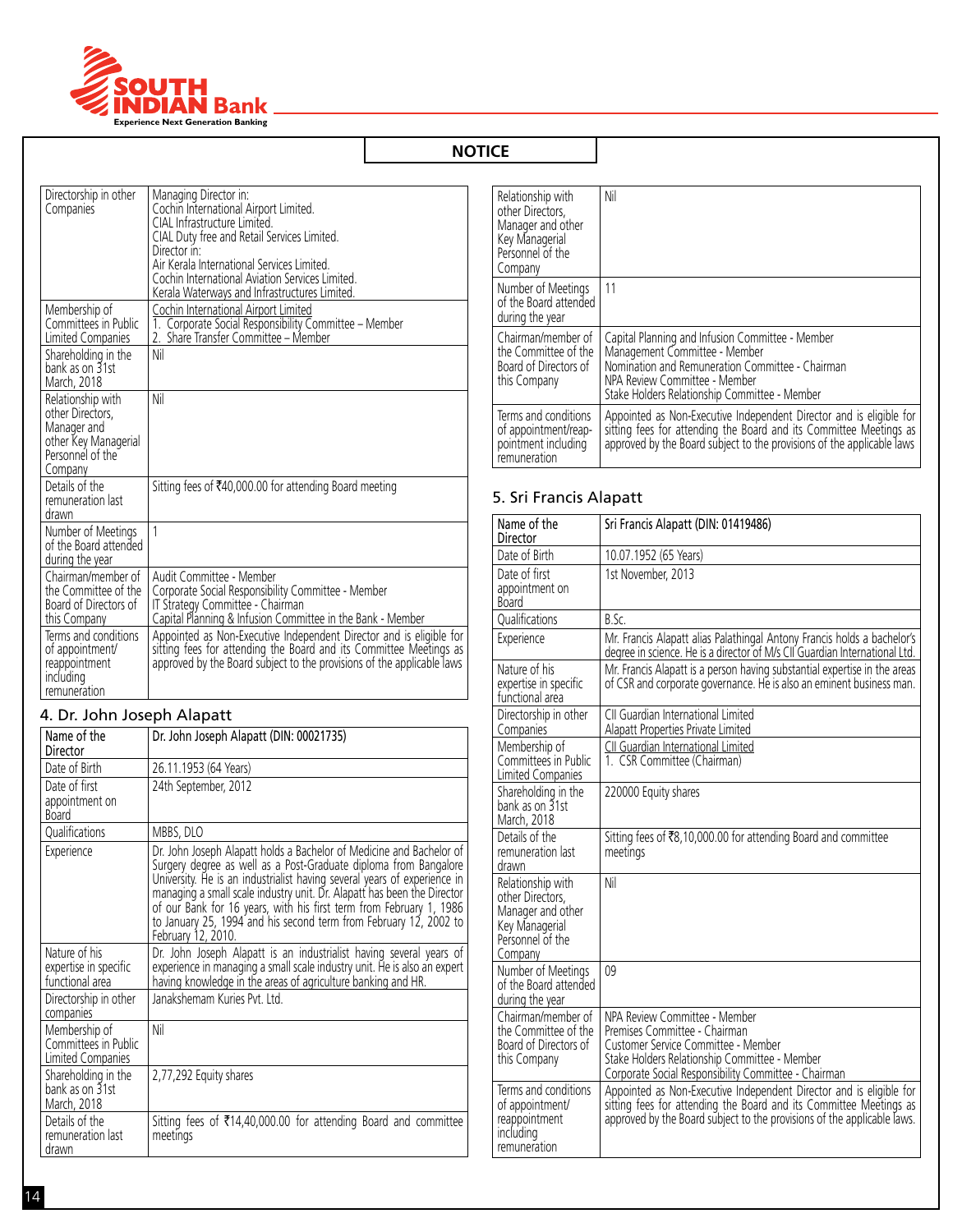

# PROXY FORM (Form No. MGT 11)

[Pursuant to Section 105(6) of the Companies Act, 2013 and rule 19(3) of the Companies (Management and Administration) Rules, 2014]

#### THE SOUTH INDIAN BANK LIMITED CIN: L65191KL1929PLC001017

Regd. Office: S I B House, Mission Quarters, T B Road, Thrissur – 680 001, Kerala, India website: www.southindianbank.com Tel: +91 487 2420020 e-mail: ho2006@sib.co.in

#### 90th Annual General Meeting

# Wednesday, July 11, 2018 at 10.00 a.m.

| (1) | Name:      |                     | Name:      |
|-----|------------|---------------------|------------|
|     | Address:   |                     | Address:   |
|     | F-mail Id: |                     | E-mail Id: |
|     | Signature: | or failing him/her: | Signature: |

As my/our proxy to attend and vote (on a poll) for me/us and on my/our behalf at the 90th Annual General Meeting of the Company, to be held on Wednesday, July 11, 2018 at 10.00 a.m. at Casino Cultural Auditorium, Thrissur and at any adjournment thereof in respect of such resolutions as are indicated below:

| <b>Resolutions</b> |                                                                                                                            | Optional* |         |
|--------------------|----------------------------------------------------------------------------------------------------------------------------|-----------|---------|
| No.                | <b>Ordinary Business</b>                                                                                                   | For       | Against |
|                    | To Adopt Financial Statements for the year ended 31st March, 2018                                                          |           |         |
| 2                  | To declare dividend                                                                                                        |           |         |
| 3                  | Reappointment of retiring director, Sri Achal Kumar Gupta (DIN: 02192183), who retires by rotation under                   |           |         |
|                    | Section 152 of Companies Act, 2013 and being eligible, offers himself for re-appointment                                   |           |         |
| 4                  | To Appoint Statutory Central Auditors of the Bank and fixing their remuneration                                            |           |         |
|                    | <b>Special Business</b>                                                                                                    |           |         |
| 5                  | To appoint Branch Auditors in consultation with Statutory Auditors                                                         |           |         |
| 6                  | Approval for appointment of Sri Salim Gangadharan (DIN: 06796232) as a Director, liable to retire by rotation              |           |         |
| 7                  | To appoint Mr. V. J. Kurian (DIN: 01806859) as an Independent Director                                                     |           |         |
| 8                  | To appoint Dr. John Joseph Alapatt (DIN: 00021735) as an Independent Director                                              |           |         |
| 9                  | To appoint Mr. Francis Alapatt (DIN: 01419486) as an Independent Director                                                  |           |         |
| 10                 | To pass a special resolution for exercising the borrowing powers of the Bank pursuant to Section 180(1)(c)                 |           |         |
|                    | of the Companies Act, 2013                                                                                                 |           |         |
| 11                 | To Augment the Paid-up Capital of the Bank by further issue of shares                                                      |           |         |
| 12                 | To Approve the borrowing/raising funds in Indian/Foreign currency by issue of debt securities upto $\text{\texttt{\$500}}$ |           |         |
|                    | Crore on private placement basis                                                                                           |           |         |

Signed this……………….. day of ……………………….. 2018.

 $\mathbb{\mathbb{X}}$ 

 $\cancel{\times}$ 

Signature of Shareholder(s) ……………………………………

Signature of Proxy holder(s) ……………………………………



Signature of the Shareholder

Note: 1) This form of proxy in order to be effective should be duly completed and deposited at the Registered Office of the Bank, not less than 48 hours before the commencement of the Meeting.

2) For Resolutions, Explanatory Statements and Notes, please refer to the Notice of 90th Annual General Meeting.

3) It is optional to put 'X' in the appropriate column against the Resolutions indicated in the Box. If you leave the 'For' or 'Against' column blank against any or all Resolutions, your proxy will be entitled to vote in the manner as he/she thinks appropriate.

4) Please complete all details including details of member(s) in above box before submission.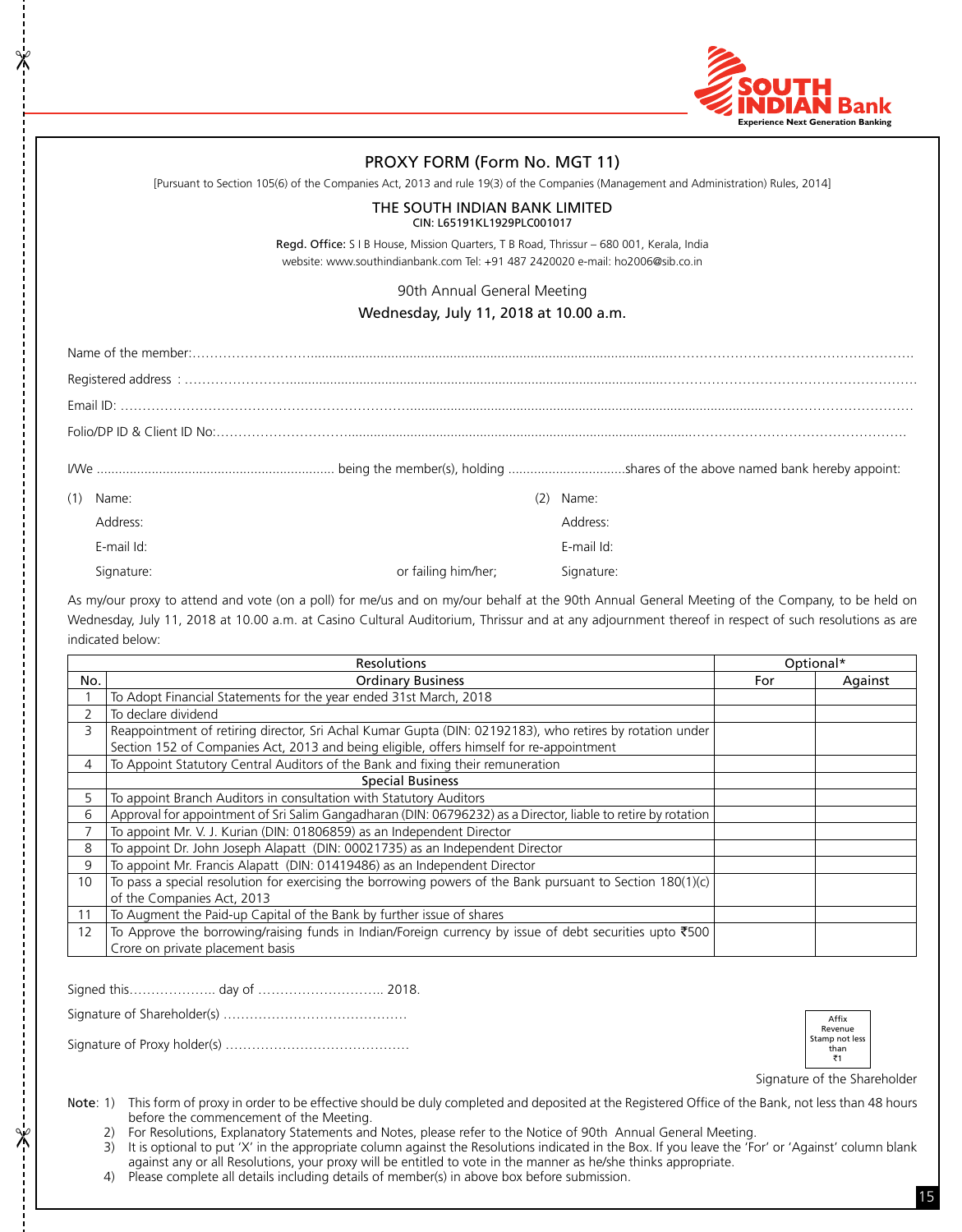**Venue of the 90th Annual General Meeting of SOUTH INDIAN BANK Limited to be held on Wednesday, July 11, 2018 at 10:00 A.M.**

**Venue Address : Casino Cultural Auditorium Ltd., T. B. Road, Thrissur – 680 001**